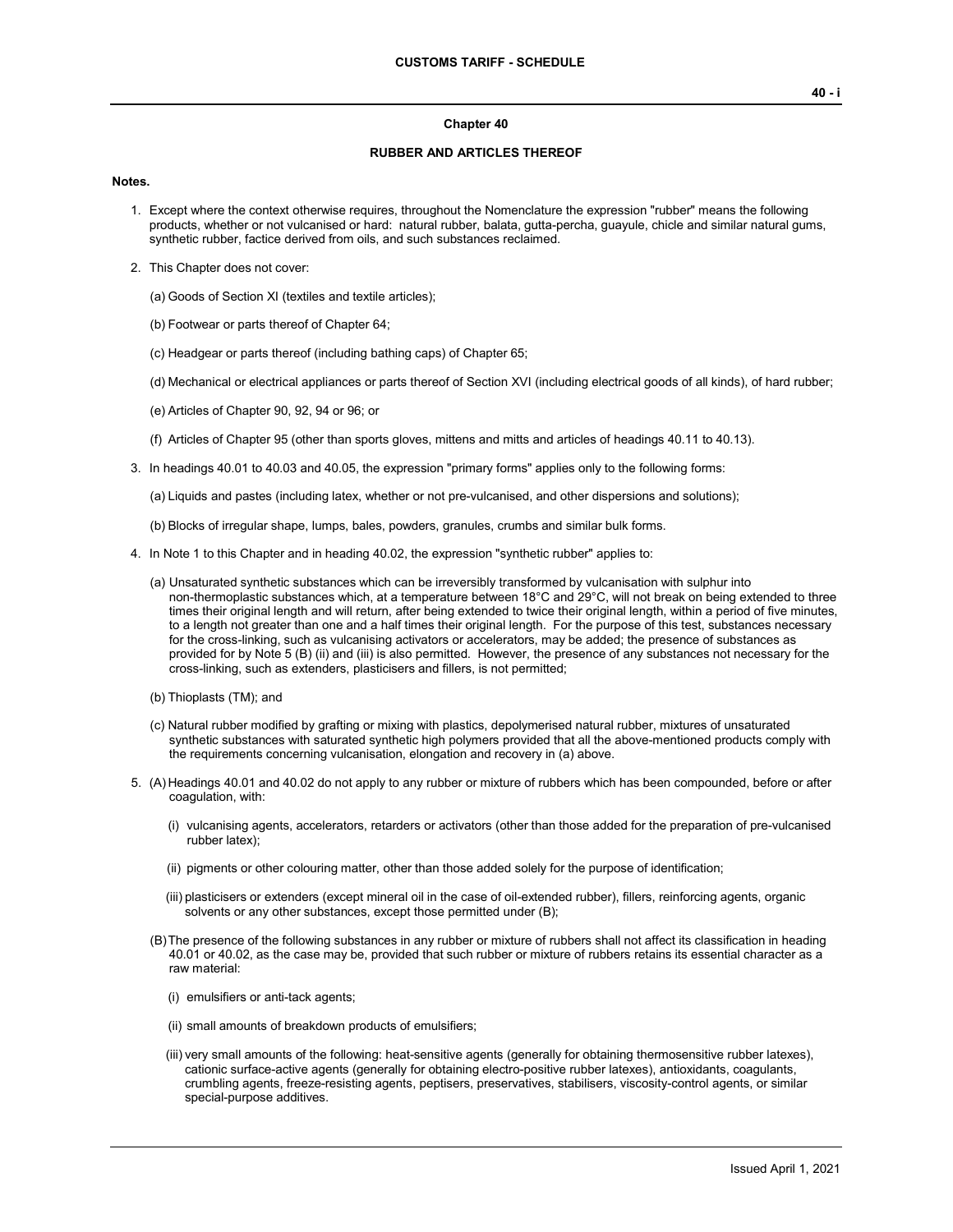- 6. For the purpose of heading 40.04, the expression "waste, parings and scrap" means rubber waste, parings and scrap from the manufacture or working of rubber and rubber goods definitely not usable as such because of cutting-up, wear or other reasons.
- 7. Thread wholly of vulcanised rubber, of which any cross-sectional dimension exceeds 5 mm, is to be classified as strip, rods or profile shapes, of heading 40.08.
- 8. Heading 40.10 includes conveyor or transmission belts or belting of textile fabric impregnated, coated, covered or laminated with rubber or made from textile yarn or cord impregnated, coated, covered or sheathed with rubber.
- 9. In headings 40.01, 40.02, 40.03, 40.05 and 40.08, the expressions "plates", "sheets" and "strip" apply only to plates, sheets and strip and to blocks of regular geometric shape, uncut or simply cut to rectangular (including square) shape, whether or not having the character of articles and whether or not printed or otherwise surface-worked, but not otherwise cut to shape or further worked. In heading 40.08 the expressions "rods" and "profile shapes" apply only to such products, whether or not cut to length or surface-worked but not otherwise worked.

**40 - ii**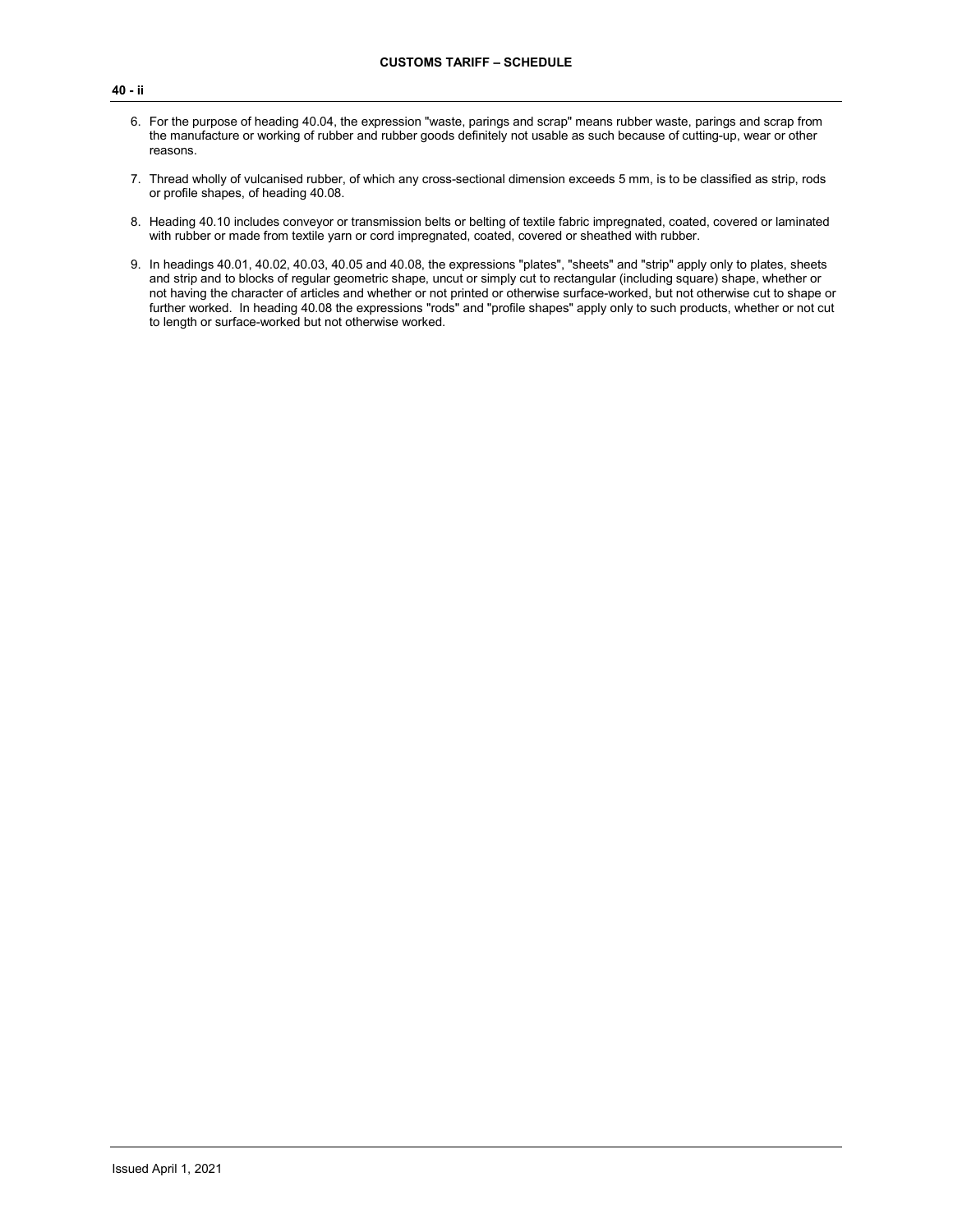### **CUSTOMS TARIFF - SCHEDULE**

| <b>Tariff</b><br>Item   | SS<br><b>Description of Goods</b>                                                                                                                                                                                                   | Unit of<br>Meas. | <b>MFN</b><br>Tariff | Applicable<br><b>Preferential Tariffs</b>                                                                                      |
|-------------------------|-------------------------------------------------------------------------------------------------------------------------------------------------------------------------------------------------------------------------------------|------------------|----------------------|--------------------------------------------------------------------------------------------------------------------------------|
| 40.01                   | Natural rubber, balata, gutta-percha, guayule, chicle and similar natural<br>gums, in primary forms or in plates, sheets or strip.                                                                                                  |                  |                      |                                                                                                                                |
|                         | 4001.10.00 00 -Natural rubber latex, whether or not pre-vulcanized                                                                                                                                                                  | <b>KSD</b>       | Free                 | CCCT, LDCT, GPT,<br>UST, MXT, CIAT, CT,<br>CRT, IT, NT, SLT, PT,<br>COLT, JT, PAT, HNT,<br>KRT, CEUT, UAT,<br>CPTPT, UKT: Free |
|                         | -Natural rubber in other forms:                                                                                                                                                                                                     |                  |                      |                                                                                                                                |
|                         | 4001.21.00 00 - - Smoked sheets                                                                                                                                                                                                     | <b>KGM</b>       | Free                 | CCCT, LDCT, GPT,<br>UST, MXT, CIAT, CT,<br>CRT, IT, NT, SLT, PT,<br>COLT, JT, PAT, HNT,<br>KRT, CEUT, UAT,<br>CPTPT, UKT: Free |
|                         | 4001.22.00 00 - -Technically specified natural rubber (TSNR)                                                                                                                                                                        | <b>KGM</b>       | Free                 | CCCT, LDCT, GPT,<br>UST, MXT, CIAT, CT,<br>CRT, IT, NT, SLT, PT,<br>COLT, JT, PAT, HNT,<br>KRT, CEUT, UAT,<br>CPTPT, UKT: Free |
| 4001.29.00 00 - - Other |                                                                                                                                                                                                                                     | <b>KGM</b>       | Free                 | CCCT, LDCT, GPT,<br>UST, MXT, CIAT, CT,<br>CRT, IT, NT, SLT, PT,<br>COLT, JT, PAT, HNT,<br>KRT, CEUT, UAT,<br>CPTPT, UKT: Free |
|                         | 4001.30.00 00 -Balata, gutta-percha, guayule, chicle and similar natural gums                                                                                                                                                       | KGM              | Free                 | CCCT, LDCT, GPT,<br>UST, MXT, CIAT, CT,<br>CRT, IT, NT, SLT, PT,<br>COLT, JT, PAT, HNT,<br>KRT, CEUT, UAT,<br>CPTPT, UKT: Free |
| 40.02                   | Synthetic rubber and factice derived from oils, in primary forms or in<br>plates, sheets or strip; mixtures of any product of heading 40.01 with<br>any product of this heading, in primary forms or in plates, sheets or<br>strip. |                  |                      |                                                                                                                                |
|                         | -Styrene-butadiene rubber (SBR); carboxylated styrene-butadiene<br>rubber (XSBR):                                                                                                                                                   |                  |                      |                                                                                                                                |
| 4002.11.00 00 - - Latex |                                                                                                                                                                                                                                     | <b>KSD</b>       | Free                 | CCCT, LDCT, GPT,<br>UST, MXT, CIAT, CT,<br>CRT, IT, NT, SLT, PT,<br>COLT, JT, PAT, HNT,<br>KRT, CEUT, UAT,<br>CPTPT, UKT: Free |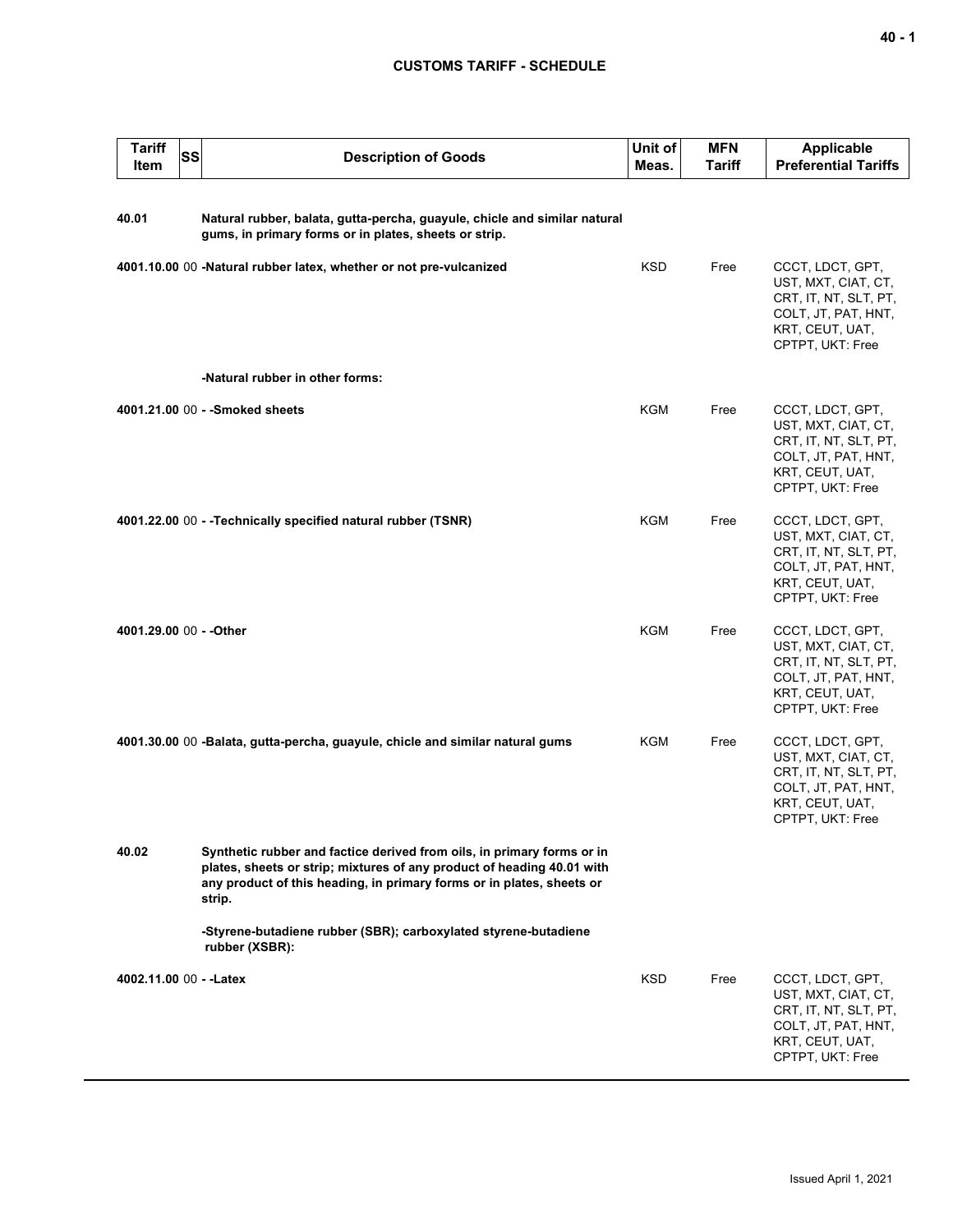| <b>Tariff</b><br><b>Item</b> | SS | <b>Description of Goods</b>                                                                 | Unit of<br>Meas. | <b>MFN</b><br><b>Tariff</b> | <b>Applicable</b><br><b>Preferential Tariffs</b>                                                                               |
|------------------------------|----|---------------------------------------------------------------------------------------------|------------------|-----------------------------|--------------------------------------------------------------------------------------------------------------------------------|
| 4002.19.00 00 - - Other      |    |                                                                                             | <b>KGM</b>       | Free                        | CCCT, LDCT, GPT,<br>UST, MXT, CIAT, CT,<br>CRT, IT, NT, SLT, PT,<br>COLT, JT, PAT, HNT,<br>KRT, CEUT, UAT,<br>CPTPT, UKT: Free |
|                              |    | 4002.20.00 00 -Butadiene rubber (BR)                                                        | KGM              | Free                        | CCCT, LDCT, GPT,<br>UST, MXT, CIAT, CT,<br>CRT, IT, NT, SLT, PT,<br>COLT, JT, PAT, HNT,<br>KRT, CEUT, UAT,<br>CPTPT, UKT: Free |
|                              |    | -Isobutene-isoprene (butyl) rubber (IIR);<br>halo-isobutene-isoprene rubber (CIIR or BIIR): |                  |                             |                                                                                                                                |
|                              |    | 4002.31.00 00 - - Isobutene-isoprene (butyl) rubber (IIR)                                   | KGM              | Free                        | CCCT, LDCT, GPT,<br>UST, MXT, CIAT, CT,<br>CRT, IT, NT, SLT, PT,<br>COLT, JT, PAT, HNT,<br>KRT, CEUT, UAT,<br>CPTPT, UKT: Free |
| 4002.39.00 00 - - Other      |    |                                                                                             | <b>KGM</b>       | Free                        | CCCT, LDCT, GPT,<br>UST, MXT, CIAT, CT,<br>CRT, IT, NT, SLT, PT,<br>COLT, JT, PAT, HNT,<br>KRT, CEUT, UAT,<br>CPTPT, UKT: Free |
|                              |    | -Chloroprene (chlorobutadiene) rubber (CR):                                                 |                  |                             |                                                                                                                                |
| 4002.41.00 00 - - Latex      |    |                                                                                             | <b>KSD</b>       | Free                        | CCCT, LDCT, GPT,<br>UST, MXT, CIAT, CT,<br>CRT, IT, NT, SLT, PT,<br>COLT, JT, PAT, HNT,<br>KRT, CEUT, UAT,<br>CPTPT, UKT: Free |
| 4002.49.00 00 - - Other      |    |                                                                                             | KGM              | Free                        | CCCT, LDCT, GPT,<br>UST, MXT, CIAT, CT,<br>CRT, IT, NT, SLT, PT,<br>COLT, JT, PAT, HNT,<br>KRT, CEUT, UAT,<br>CPTPT, UKT: Free |
|                              |    | -Acrylonitrile-butadiene rubber (NBR):                                                      |                  |                             |                                                                                                                                |
| 4002.51.00 00 - - Latex      |    |                                                                                             | <b>KSD</b>       | Free                        | CCCT, LDCT, GPT,<br>UST, MXT, CIAT, CT,<br>CRT, IT, NT, SLT, PT,<br>COLT, JT, PAT, HNT,<br>KRT, CEUT, UAT,<br>CPTPT, UKT: Free |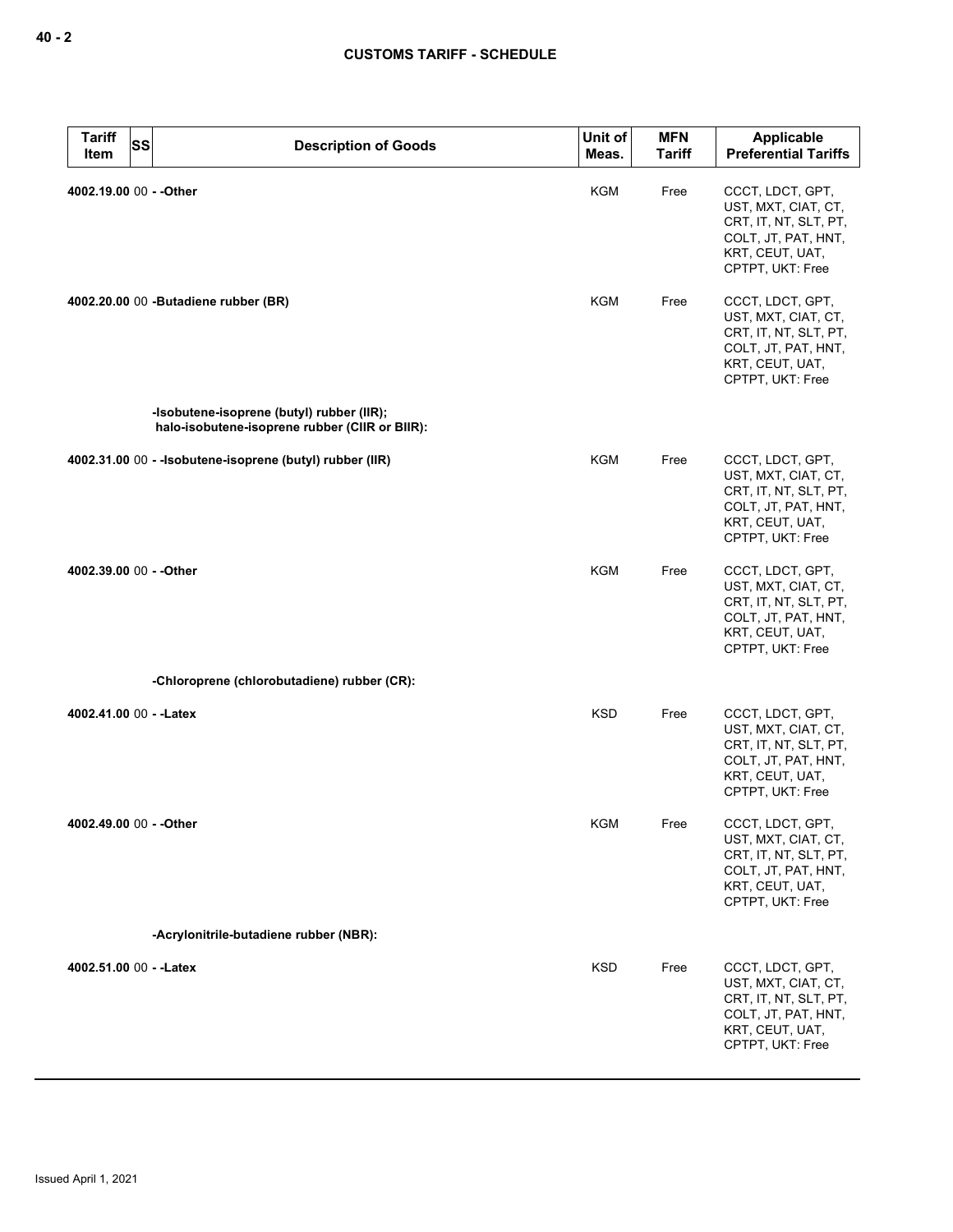| $\sim$ |  | v<br>۰. |
|--------|--|---------|
|--------|--|---------|

| <b>Tariff</b>                   | <b>SS</b> | <b>Description of Goods</b>                                                                                               | Unit of             | <b>MFN</b>            | <b>Applicable</b>                                                                                                              |
|---------------------------------|-----------|---------------------------------------------------------------------------------------------------------------------------|---------------------|-----------------------|--------------------------------------------------------------------------------------------------------------------------------|
| Item<br>4002.59.00 00 - - Other |           |                                                                                                                           | Meas.<br><b>KGM</b> | <b>Tariff</b><br>Free | <b>Preferential Tariffs</b><br>CCCT, LDCT, GPT,                                                                                |
|                                 |           |                                                                                                                           |                     |                       | UST, MXT, CIAT, CT,<br>CRT, IT, NT, SLT, PT,<br>COLT, JT, PAT, HNT,<br>KRT, CEUT, UAT,<br>CPTPT, UKT: Free                     |
|                                 |           | 4002.60.00 00 - Isoprene rubber (IR)                                                                                      | KGM                 | Free                  | CCCT, LDCT, GPT,<br>UST, MXT, CIAT, CT,<br>CRT, IT, NT, SLT, PT,<br>COLT, JT, PAT, HNT,<br>KRT, CEUT, UAT,<br>CPTPT, UKT: Free |
|                                 |           | 4002.70.00 00 - Ethylene-propylene-non-conjugated diene rubber (EPDM)                                                     | KGM                 | Free                  | CCCT, LDCT, GPT,<br>UST, MXT, CIAT, CT,<br>CRT, IT, NT, SLT, PT,<br>COLT, JT, PAT, HNT,<br>KRT, CEUT, UAT,<br>CPTPT, UKT: Free |
|                                 |           | 4002.80.00 00 - Mixtures of any product of heading 40.01 with any product of this<br>heading                              | <b>KGM</b>          | Free                  | CCCT, LDCT, GPT,<br>UST, MXT, CIAT, CT,<br>CRT, IT, NT, SLT, PT,<br>COLT, JT, PAT, HNT,<br>KRT, CEUT, UAT,<br>CPTPT, UKT: Free |
|                                 |           | -Other:                                                                                                                   |                     |                       |                                                                                                                                |
| 4002.91.00 00 - - Latex         |           |                                                                                                                           | <b>KSD</b>          | Free                  | CCCT, LDCT, GPT,<br>UST, MXT, CIAT, CT,<br>CRT, IT, NT, SLT, PT,<br>COLT, JT, PAT, HNT,<br>KRT, CEUT, UAT,<br>CPTPT, UKT: Free |
| 4002.99.00 00 - - Other         |           |                                                                                                                           | KGM                 | Free                  | CCCT, LDCT, GPT,<br>UST, MXT, CIAT, CT,<br>CRT, IT, NT, SLT, PT,<br>COLT, JT, PAT, HNT,<br>KRT, CEUT, UAT,<br>CPTPT, UKT: Free |
|                                 |           | 4003.00.00 00 Reclaimed rubber in primary forms or in plates, sheets or strip.                                            | <b>KGM</b>          | Free                  | CCCT, LDCT, GPT,<br>UST, MXT, CIAT, CT,<br>CRT, IT, NT, SLT, PT,<br>COLT, JT, PAT, HNT,<br>KRT, CEUT, UAT,<br>CPTPT, UKT: Free |
|                                 |           | 4004.00.00 00 Waste, parings and scrap of rubber (other than hard rubber) and<br>powders and granules obtained therefrom. | KGM                 | Free                  | CCCT, LDCT, GPT,<br>UST, MXT, CIAT, CT,<br>CRT, IT, NT, SLT, PT,<br>COLT, JT, PAT, HNT,<br>KRT, CEUT, UAT,<br>CPTPT, UKT: Free |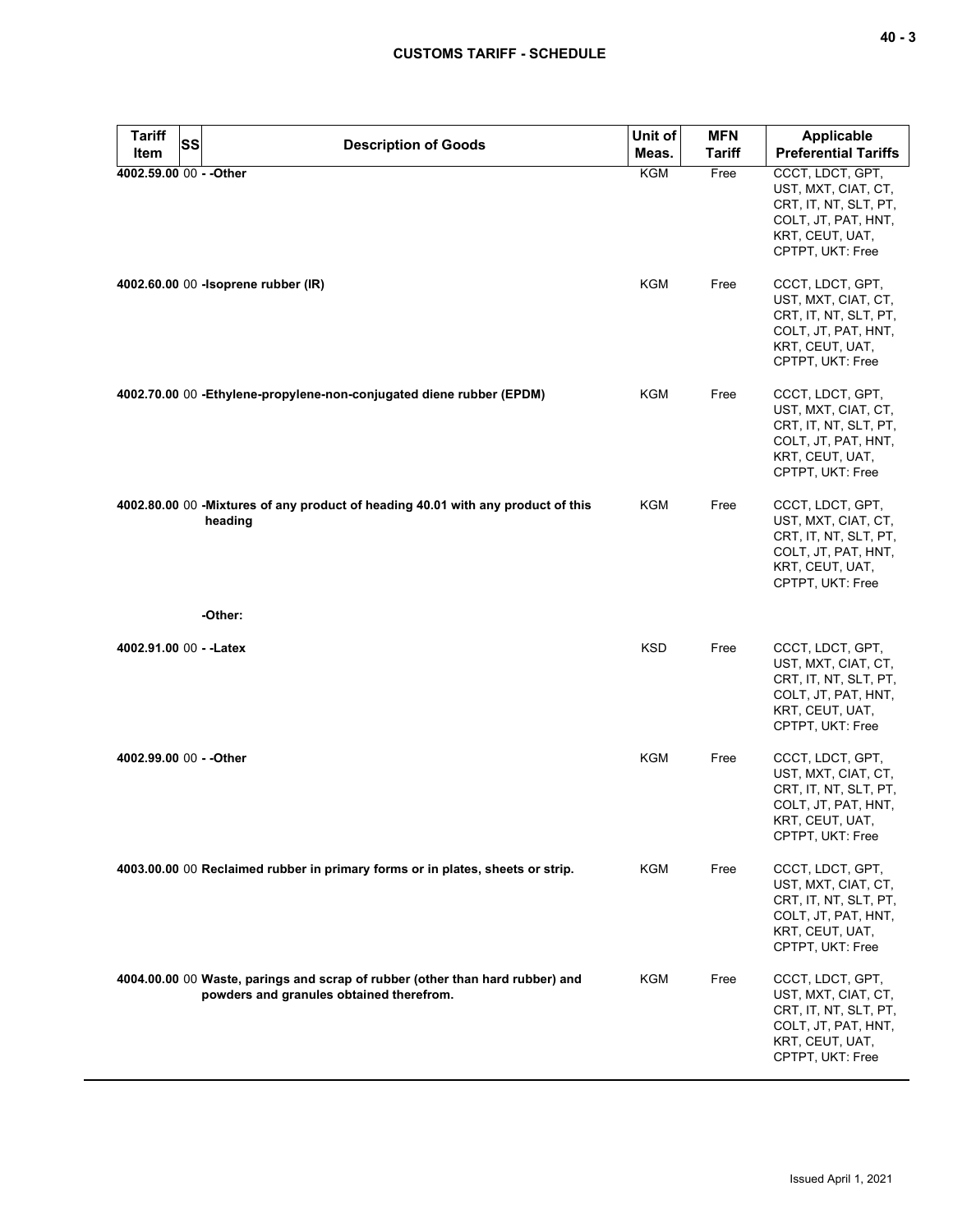| <b>Tariff</b><br>Item   | <b>SS</b><br><b>Description of Goods</b>                                                                                          | Unit of<br>Meas.         | <b>MFN</b><br>Tariff | Applicable<br><b>Preferential Tariffs</b>                                                                                      |
|-------------------------|-----------------------------------------------------------------------------------------------------------------------------------|--------------------------|----------------------|--------------------------------------------------------------------------------------------------------------------------------|
| 40.05                   | Compounded rubber, unvulcanized, in primary forms or in plates,<br>sheets or strip.                                               |                          |                      |                                                                                                                                |
| 4005.10.00              | -Compounded with carbon black or silica                                                                                           |                          | Free                 | CCCT, LDCT, GPT,<br>UST, MXT, CIAT, CT,<br>CRT, IT, NT, SLT, PT,<br>COLT, JT, PAT, HNT,<br>KRT, CEUT, UAT,<br>CPTPT, UKT: Free |
|                         |                                                                                                                                   | <b>KGM</b><br><b>KGM</b> |                      |                                                                                                                                |
|                         | 4005.20.00 00 -Solutions; dispersions other than those of subheading 4005.10                                                      | KGM                      | Free                 | CCCT, LDCT, GPT,<br>UST, MXT, CIAT, CT,<br>CRT, IT, NT, SLT, PT,<br>COLT, JT, PAT, HNT,<br>KRT, CEUT, UAT,<br>CPTPT, UKT: Free |
|                         | -Other:                                                                                                                           |                          |                      |                                                                                                                                |
| 4005.91.00              | --Plates, sheets and strip                                                                                                        |                          | Free                 | CCCT, LDCT, GPT,<br>UST, MXT, CIAT, CT,<br>CRT, IT, NT, SLT, PT,<br>COLT, JT, PAT, HNT,<br>KRT, CEUT, UAT,<br>CPTPT, UKT: Free |
|                         |                                                                                                                                   | KGM<br>KGM               |                      |                                                                                                                                |
| 4005.99.00 00 - - Other |                                                                                                                                   | <b>KGM</b>               | Free                 | CCCT, LDCT, GPT,<br>UST, MXT, CIAT, CT,<br>CRT, IT, NT, SLT, PT,<br>COLT, JT, PAT, HNT,<br>KRT, CEUT, UAT,<br>CPTPT, UKT: Free |
| 40.06                   | Other forms (for example, rods, tubes and profile shapes) and articles<br>(for example, discs and rings), of unvulcanized rubber. |                          |                      |                                                                                                                                |
|                         | 4006.10.00 00 -"Camel-back" strips for retreading rubber tires                                                                    | -                        | Free                 | CCCT, LDCT, GPT,<br>UST, MXT, CIAT, CT,<br>CRT, IT, NT, SLT, PT,<br>COLT, JT, PAT, HNT,<br>KRT, CEUT, UAT,<br>CPTPT, UKT: Free |
| 4006.90.00 00 -Other    |                                                                                                                                   |                          | Free                 | CCCT, LDCT, GPT,<br>UST, MXT, CIAT, CT,<br>CRT, IT, NT, SLT, PT,<br>COLT, JT, PAT, HNT,<br>KRT, CEUT, UAT,<br>CPTPT, UKT: Free |
| 4007.00                 | Vulcanized rubber thread and cord.                                                                                                |                          |                      |                                                                                                                                |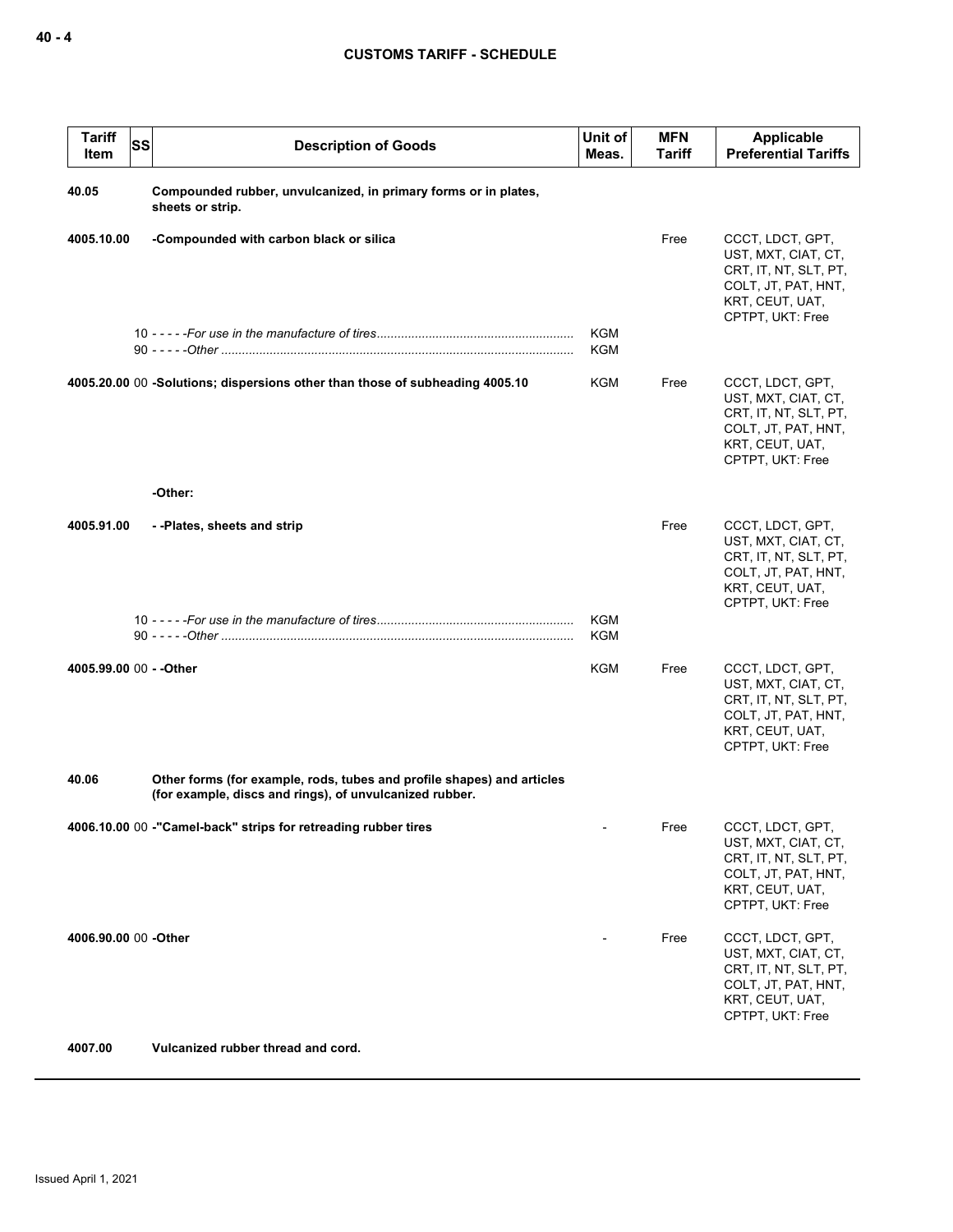| ×<br>۰. |  | ×<br>۰. |
|---------|--|---------|
|---------|--|---------|

| Tariff<br>Item            | <b>SS</b> | <b>Description of Goods</b>                                                                     | Unit of<br>Meas. | <b>MFN</b><br><b>Tariff</b> | <b>Applicable</b><br><b>Preferential Tariffs</b>                                                                               |
|---------------------------|-----------|-------------------------------------------------------------------------------------------------|------------------|-----------------------------|--------------------------------------------------------------------------------------------------------------------------------|
|                           |           | 4007.00.10 00 - - - Thread, not covered                                                         | KGM              | Free                        | CCCT, LDCT, GPT,<br>UST, MXT, CIAT, CT,<br>CRT, IT, NT, SLT, PT,<br>COLT, JT, PAT, HNT,<br>KRT, CEUT, UAT,<br>CPTPT, UKT: Free |
|                           |           | 4007.00.20 00 - - - Cord, not covered                                                           | <b>KGM</b>       | 4.5%                        | CCCT, LDCT, GPT,<br>UST, MXT, CIAT, CT,<br>CRT, IT, NT, SLT, PT,<br>COLT, JT, PAT, HNT,<br>KRT, CEUT, UAT,<br>CPTPT, UKT: Free |
| 4007.00.90 00 - - - Other |           |                                                                                                 | KGM              | Free                        | CCCT, LDCT, GPT,<br>UST, MXT, CIAT, CT,<br>CRT, IT, NT, SLT, PT,<br>COLT, JT, PAT, HNT,<br>KRT, CEUT, UAT,<br>CPTPT, UKT: Free |
| 40.08                     |           | Plates, sheets, strip, rods and profile shapes, of vulcanized rubber other<br>than hard rubber. |                  |                             |                                                                                                                                |
|                           |           | -Of cellular rubber:                                                                            |                  |                             |                                                                                                                                |
|                           |           | 4008.11.00 00 - - Plates, sheets and strip                                                      | <b>KGM</b>       | Free                        | CCCT, LDCT, GPT,<br>UST, MXT, CIAT, CT,<br>CRT, IT, NT, SLT, PT,<br>COLT, JT, PAT, HNT,<br>KRT, CEUT, UAT,<br>CPTPT, UKT: Free |
| 4008.19.00 00 - - Other   |           |                                                                                                 |                  | Free                        | CCCT, LDCT, GPT,<br>UST, MXT, CIAT, CT,<br>CRT, IT, NT, SLT, PT,<br>COLT, JT, PAT, HNT,<br>KRT, CEUT, UAT,<br>CPTPT, UKT: Free |
|                           |           | -Of non-cellular rubber:                                                                        |                  |                             |                                                                                                                                |
| 4008.21.00                |           | - - Plates, sheets and strip                                                                    |                  | Free                        | CCCT, LDCT, GPT,<br>UST, MXT, CIAT, CT,<br>CRT, IT, NT, SLT, PT,<br>COLT, JT, PAT, HNT,<br>KRT, CEUT, UAT,<br>CPTPT, UKT: Free |
|                           |           |                                                                                                 |                  |                             |                                                                                                                                |
| 4008.29.00                |           | - -Other                                                                                        |                  | Free                        | CCCT, LDCT, GPT,<br>UST, MXT, CIAT, CT,<br>CRT, IT, NT, SLT, PT,<br>COLT, JT, PAT, HNT,<br>KRT, CEUT, UAT,<br>CPTPT, UKT: Free |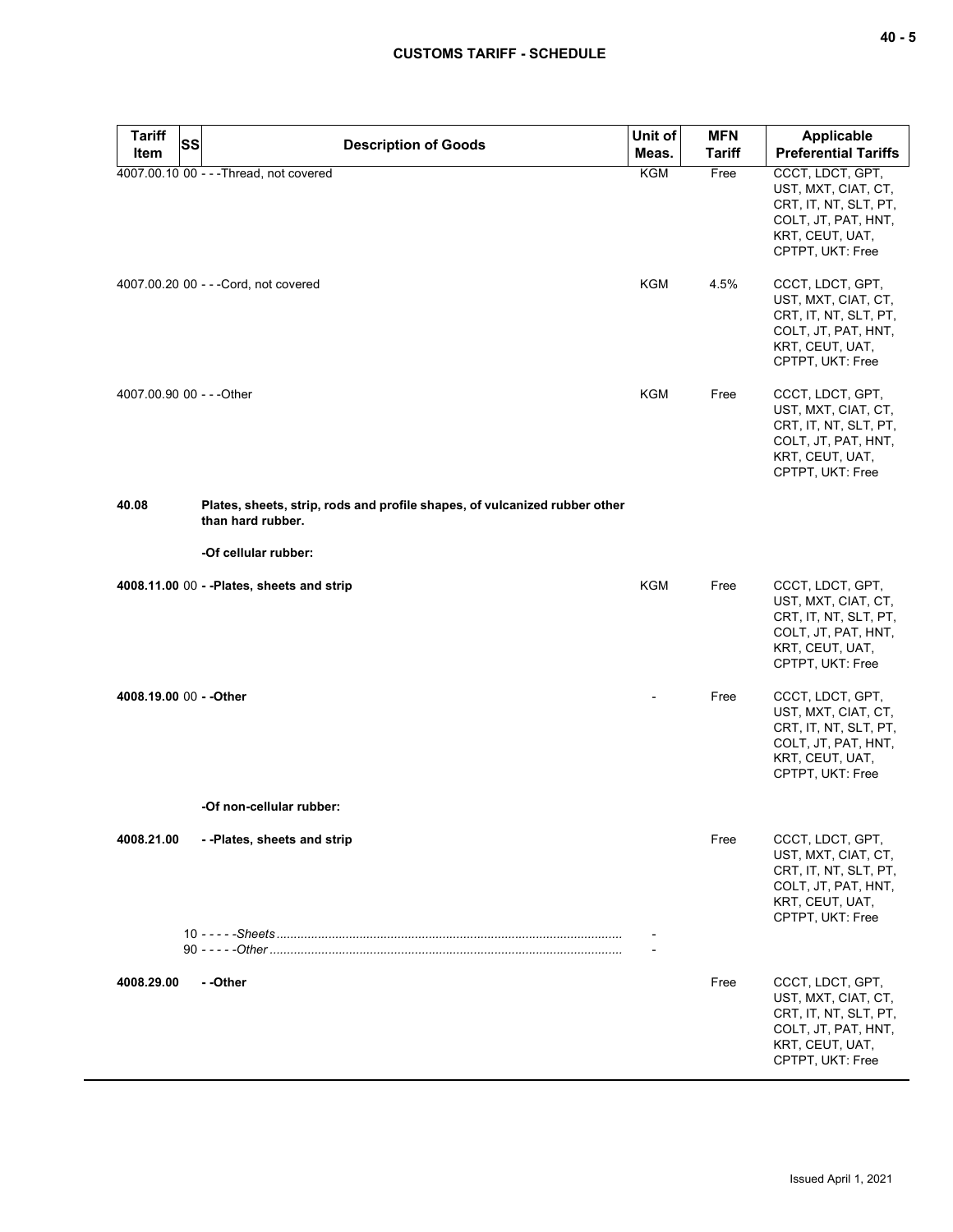| <b>Tariff</b><br><b>SS</b><br><b>Item</b> | <b>Description of Goods</b>                                                                                                                    | Unit of<br>Meas. | <b>MFN</b><br>Tariff | <b>Applicable</b><br><b>Preferential Tariffs</b>                                                                               |
|-------------------------------------------|------------------------------------------------------------------------------------------------------------------------------------------------|------------------|----------------------|--------------------------------------------------------------------------------------------------------------------------------|
|                                           |                                                                                                                                                |                  |                      |                                                                                                                                |
| 40.09                                     | Tubes, pipes and hoses, of vulcanized rubber other than hard rubber,<br>with or without their fittings (for example, joints, elbows, flanges). |                  |                      |                                                                                                                                |
|                                           | -Not reinforced or otherwise combined with other materials:                                                                                    |                  |                      |                                                                                                                                |
|                                           | 4009.11.00 00 - - Without fittings                                                                                                             |                  | Free                 | CCCT, LDCT, GPT,<br>UST, MXT, CIAT, CT,<br>CRT, IT, NT, SLT, PT,<br>COLT, JT, PAT, HNT,<br>KRT, CEUT, UAT,<br>CPTPT, UKT: Free |
|                                           | 4009.12.00 00 - - With fittings                                                                                                                | KGM              | Free                 | CCCT, LDCT, GPT,<br>UST, MXT, CIAT, CT,<br>CRT, IT, NT, SLT, PT,<br>COLT, JT, PAT, HNT,<br>KRT, CEUT, UAT,<br>CPTPT, UKT: Free |
|                                           | -Reinforced or otherwise combined only with metal:                                                                                             |                  |                      |                                                                                                                                |
|                                           | 4009.21.00 00 - - Without fittings                                                                                                             |                  | Free                 | CCCT, LDCT, GPT,<br>UST, MXT, CIAT, CT,<br>CRT, IT, NT, SLT, PT,<br>COLT, JT, PAT, HNT,<br>KRT, CEUT, UAT,<br>CPTPT, UKT: Free |
|                                           | 4009.22.00 00 - - With fittings                                                                                                                | <b>KGM</b>       | Free                 | CCCT, LDCT, GPT,<br>UST, MXT, CIAT, CT,<br>CRT, IT, NT, SLT, PT,<br>COLT, JT, PAT, HNT,<br>KRT, CEUT, UAT,<br>CPTPT, UKT: Free |
|                                           | -Reinforced or otherwise combined only with textile materials:                                                                                 |                  |                      |                                                                                                                                |
| 4009.31.00                                | - -Without fittings                                                                                                                            |                  | Free                 | CCCT, LDCT, GPT,<br>UST, MXT, CIAT, CT,<br>CRT, IT, NT, SLT, PT,<br>COLT, JT, PAT, HNT,<br>KRT, CEUT, UAT,<br>CPTPT, UKT: Free |
|                                           |                                                                                                                                                |                  |                      |                                                                                                                                |
| 4009.32.00                                | - - With fittings                                                                                                                              |                  | Free                 | CCCT, LDCT, GPT,<br>UST, MXT, CIAT, CT,<br>CRT, IT, NT, SLT, PT,<br>COLT, JT, PAT, HNT,<br>KRT, CEUT, UAT,<br>CPTPT, UKT: Free |
|                                           | 20 - - - - - Brake hoses, for the vehicles of subheading 8701.20 or heading 87.02,                                                             | KGM              |                      |                                                                                                                                |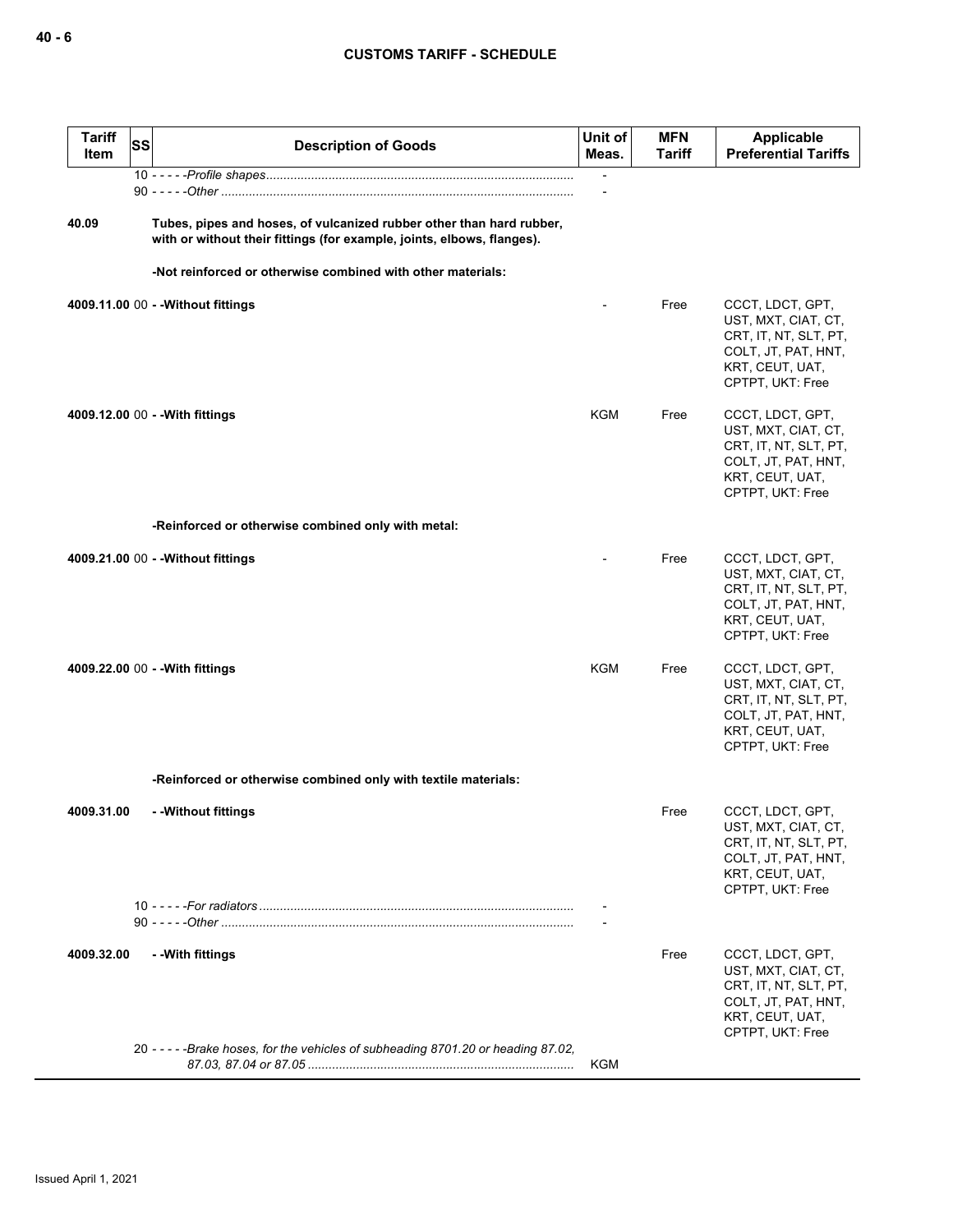|       | <b>Tariff</b><br>Item | SS | <b>Description of Goods</b>                                                                                                                                 | Unit of<br>Meas.  | <b>MFN</b><br>Tariff | <b>Applicable</b><br><b>Preferential Tariffs</b>                                                                               |
|-------|-----------------------|----|-------------------------------------------------------------------------------------------------------------------------------------------------------------|-------------------|----------------------|--------------------------------------------------------------------------------------------------------------------------------|
|       |                       |    |                                                                                                                                                             | <b>KGM</b>        |                      |                                                                                                                                |
|       |                       |    | -Reinforced or otherwise combined with other materials:                                                                                                     |                   |                      |                                                                                                                                |
|       |                       |    | 4009.41.00 00 - - Without fittings                                                                                                                          |                   | Free                 | CCCT, LDCT, GPT,<br>UST, MXT, CIAT, CT,<br>CRT, IT, NT, SLT, PT,<br>COLT, JT, PAT, HNT,<br>KRT, CEUT, UAT,<br>CPTPT, UKT: Free |
|       | 4009.42.00            |    | - - With fittings                                                                                                                                           |                   | Free                 | CCCT, LDCT, GPT,<br>UST, MXT, CIAT, CT,<br>CRT, IT, NT, SLT, PT,<br>COLT, JT, PAT, HNT,<br>KRT, CEUT, UAT,<br>CPTPT, UKT: Free |
|       |                       |    | 10 - - - - - Brake hoses, for the vehicles of subheading 8701.20 or heading 87.02,                                                                          |                   |                      |                                                                                                                                |
|       |                       |    |                                                                                                                                                             | KGM<br><b>KGM</b> |                      |                                                                                                                                |
| 40.10 |                       |    | Conveyor or transmission belts or belting, of vulcanized rubber.                                                                                            |                   |                      |                                                                                                                                |
|       |                       |    | -Conveyor belts or belting:                                                                                                                                 |                   |                      |                                                                                                                                |
|       |                       |    | 4010.11.00 00 - - Reinforced only with metal                                                                                                                |                   | Free                 | CCCT, LDCT, GPT,<br>UST, MXT, CIAT, CT,<br>CRT, IT, NT, SLT, PT,<br>COLT, JT, PAT, HNT,<br>KRT, CEUT, UAT,<br>CPTPT, UKT: Free |
|       |                       |    | 4010.12.00 00 - - Reinforced only with textile materials                                                                                                    |                   | Free                 | CCCT, LDCT, GPT,<br>UST, MXT, CIAT, CT,<br>CRT, IT, NT, SLT, PT,<br>COLT, JT, PAT, HNT,<br>KRT, CEUT, UAT,<br>CPTPT, UKT: Free |
|       |                       |    | 4010.19.00 00 - - Other                                                                                                                                     |                   | Free                 | CCCT, LDCT, GPT,<br>UST, MXT, CIAT, CT,<br>CRT, IT, NT, SLT, PT,<br>COLT, JT, PAT, HNT,<br>KRT, CEUT, UAT,<br>CPTPT, UKT: Free |
|       |                       |    | -Transmission belts or belting:                                                                                                                             |                   |                      |                                                                                                                                |
|       | 4010.31.00            |    | - - Endless transmission belts of trapezoidal cross-section (V-belts),<br>V-ribbed, of an outside circumference exceeding 60 cm but not<br>exceeding 180 cm |                   | Free                 | CCCT, LDCT, GPT,<br>UST, MXT, CIAT, CT,<br>CRT, IT, NT, SLT, PT,<br>COLT, JT, PAT, HNT,<br>KRT, CEUT, UAT,<br>CPTPT, UKT: Free |
|       |                       |    |                                                                                                                                                             |                   |                      |                                                                                                                                |
|       |                       |    |                                                                                                                                                             |                   |                      |                                                                                                                                |
|       |                       |    |                                                                                                                                                             |                   |                      |                                                                                                                                |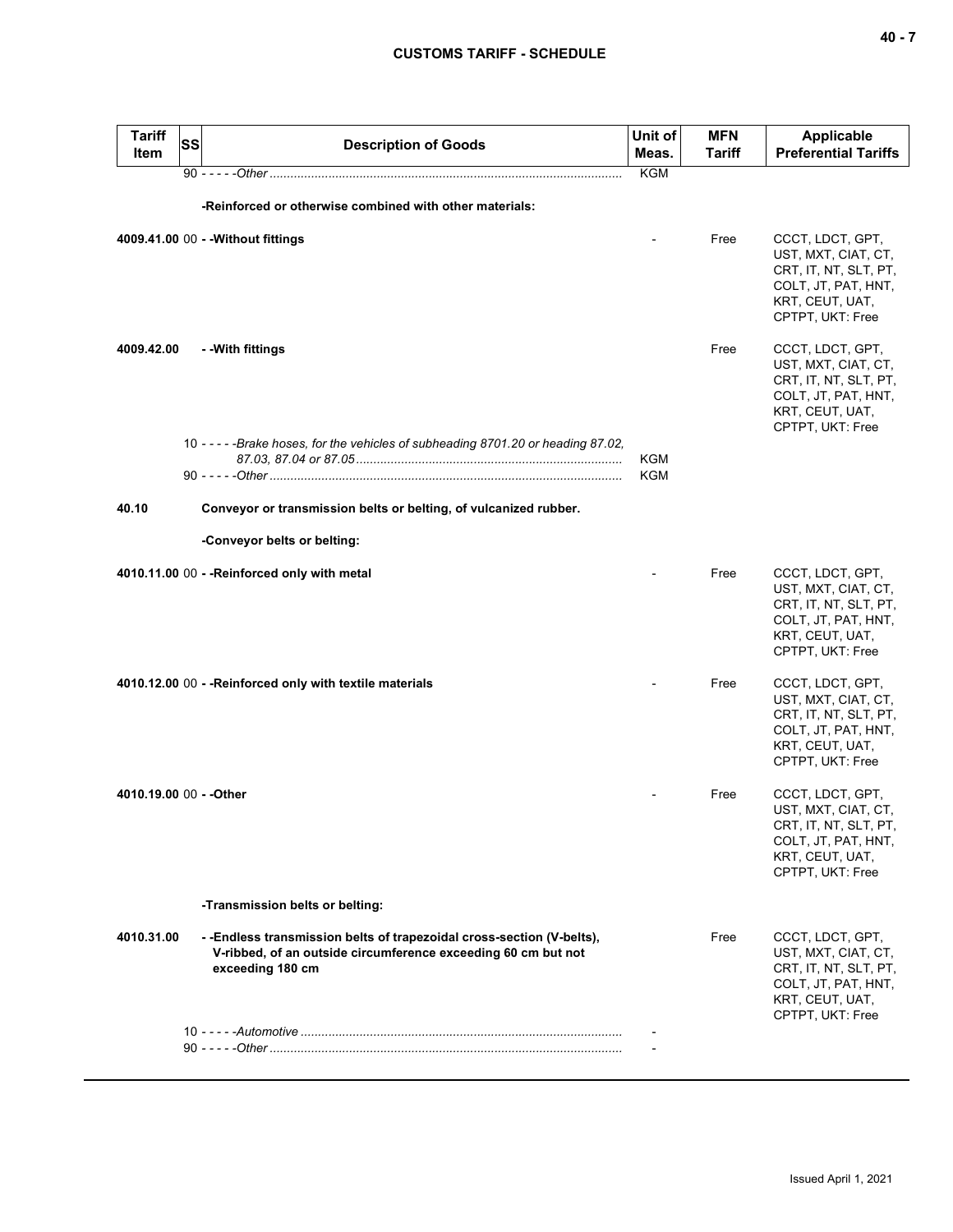| <b>Tariff</b><br>SS       | <b>Description of Goods</b>                                                                                                                                                           | Unit of | MFN           | Applicable                                                                                                                     |
|---------------------------|---------------------------------------------------------------------------------------------------------------------------------------------------------------------------------------|---------|---------------|--------------------------------------------------------------------------------------------------------------------------------|
| Item                      |                                                                                                                                                                                       | Meas.   | <b>Tariff</b> | <b>Preferential Tariffs</b>                                                                                                    |
|                           | 4010.32.00 00 - - Endless transmission belts of trapezoidal cross-section (V-belts),<br>other than V-ribbed, of an outside circumference exceeding 60 cm but<br>not exceeding 180 cm  |         | Free          | CCCT, LDCT, GPT,<br>UST, MXT, CIAT, CT,<br>CRT, IT, NT, SLT, PT,<br>COLT, JT, PAT, HNT,<br>KRT, CEUT, UAT,<br>CPTPT, UKT: Free |
|                           | 4010.33.00 00 - - Endless transmission belts of trapezoidal cross-section (V-belts),<br>V-ribbed, of an outside circumference exceeding 180 cm but not<br>exceeding 240 cm            |         | Free          | CCCT, LDCT, GPT,<br>UST, MXT, CIAT, CT,<br>CRT, IT, NT, SLT, PT,<br>COLT, JT, PAT, HNT,<br>KRT, CEUT, UAT,<br>CPTPT, UKT: Free |
|                           | 4010.34.00 00 - - Endless transmission belts of trapezoidal cross-section (V-belts),<br>other than V-ribbed, of an outside circumference exceeding 180 cm<br>but not exceeding 240 cm |         | Free          | CCCT, LDCT, GPT,<br>UST, MXT, CIAT, CT,<br>CRT, IT, NT, SLT, PT,<br>COLT, JT, PAT, HNT,<br>KRT, CEUT, UAT,<br>CPTPT, UKT: Free |
|                           | 4010.35.00 00 - - Endless synchronous belts, of an outside circumference exceeding<br>60 cm but not exceeding 150 cm                                                                  |         | Free          | CCCT, LDCT, GPT,<br>UST, MXT, CIAT, CT,<br>CRT, IT, NT, SLT, PT,<br>COLT, JT, PAT, HNT,<br>KRT, CEUT, UAT,<br>CPTPT, UKT: Free |
|                           | 4010.36.00 00 - - Endless synchronous belts, of an outside circumference exceeding<br>150 cm but not exceeding 198 cm                                                                 |         | Free          | CCCT, LDCT, GPT,<br>UST, MXT, CIAT, CT,<br>CRT, IT, NT, SLT, PT,<br>COLT, JT, PAT, HNT,<br>KRT, CEUT, UAT,<br>CPTPT, UKT: Free |
| 4010.39                   | - -Other                                                                                                                                                                              |         |               |                                                                                                                                |
|                           | 4010.39.10 00 - - - Endless transmission belts of trapezoidal cross-section (V-belts), whether<br>or not V-ribbed, of an outside circumference exceeding 240 cm                       |         | Free          | CCCT, LDCT, GPT,<br>UST, MXT, CIAT, CT,<br>CRT, IT, NT, SLT, PT,<br>COLT, JT, PAT, HNT,<br>KRT, CEUT, UAT,<br>CPTPT, UKT: Free |
| 4010.39.90 00 - - - Other |                                                                                                                                                                                       |         | Free          | CCCT, LDCT, GPT,<br>UST, MXT, CIAT, CT,<br>CRT, IT, NT, SLT, PT,<br>COLT, JT, PAT, HNT,<br>KRT, CEUT, UAT,<br>CPTPT, UKT: Free |

**40.11 New pneumatic tires, of rubber.**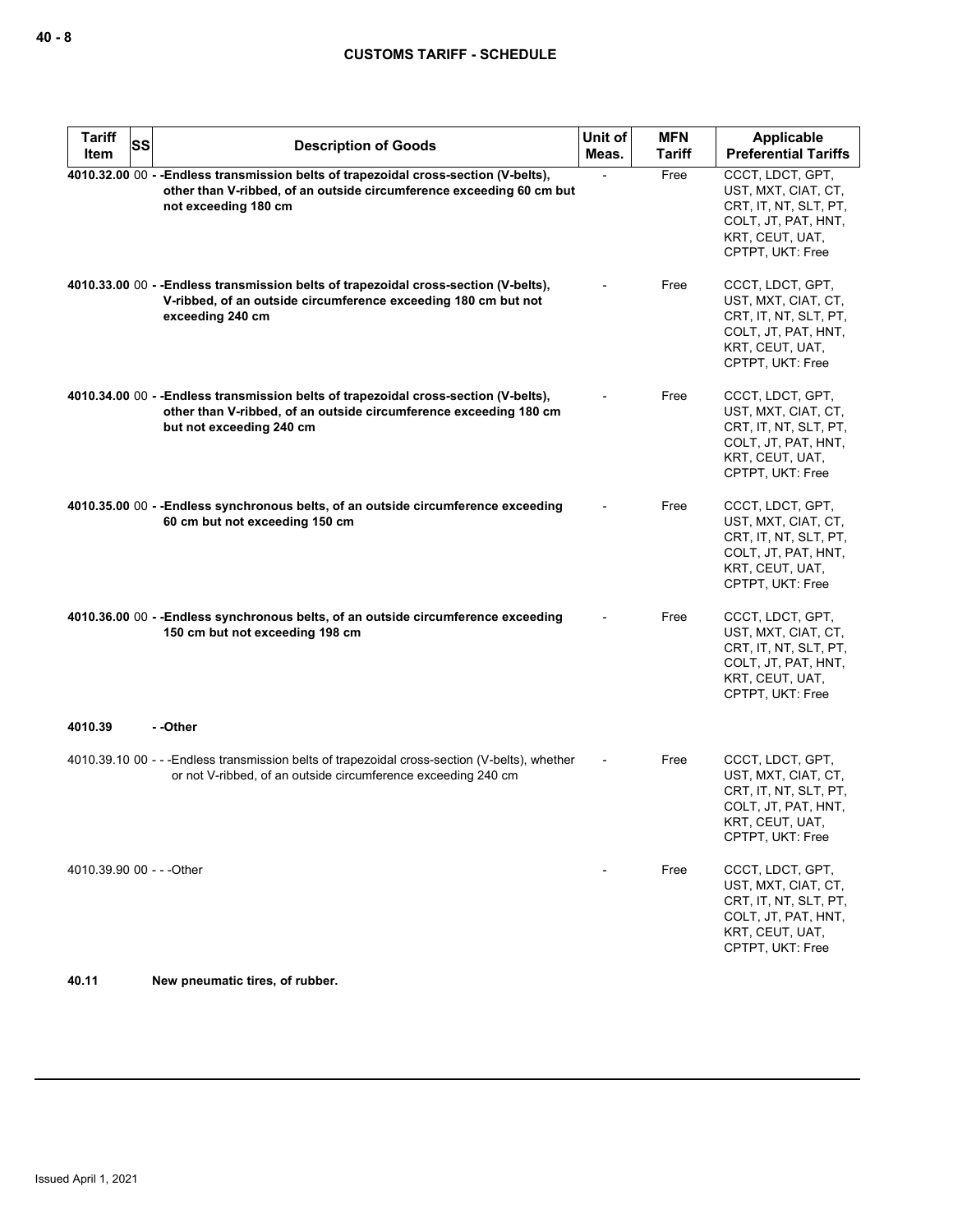| <b>Tariff</b> | <b>SS</b>                                                                                                                                                                                                                                                                                                                                                                                                                                                                                                                                                                                                                                                                                                                                                                                      | Unit of                                                            | <b>MFN</b>    | <b>Applicable</b>                                                                                                                    |
|---------------|------------------------------------------------------------------------------------------------------------------------------------------------------------------------------------------------------------------------------------------------------------------------------------------------------------------------------------------------------------------------------------------------------------------------------------------------------------------------------------------------------------------------------------------------------------------------------------------------------------------------------------------------------------------------------------------------------------------------------------------------------------------------------------------------|--------------------------------------------------------------------|---------------|--------------------------------------------------------------------------------------------------------------------------------------|
| Item          | <b>Description of Goods</b>                                                                                                                                                                                                                                                                                                                                                                                                                                                                                                                                                                                                                                                                                                                                                                    | Meas.                                                              | <b>Tariff</b> | <b>Preferential Tariffs</b>                                                                                                          |
|               | 4011.10.00 00 -Of a kind used on motor cars (including station wagons and racing<br>cars)                                                                                                                                                                                                                                                                                                                                                                                                                                                                                                                                                                                                                                                                                                      | <b>NMB</b>                                                         | 7%            | CCCT, LDCT, UST,<br>MXT, CIAT, CT, CRT, IT,<br>NT, SLT, PT, COLT, JT,<br>PAT, HNT, KRT, CEUT,<br>UAT, CPTPT,<br>UKT: Free<br>GPT: 7% |
| 4011.20.00    | -Of a kind used on buses or lorries                                                                                                                                                                                                                                                                                                                                                                                                                                                                                                                                                                                                                                                                                                                                                            |                                                                    | 7%            | CCCT, LDCT, UST,<br>MXT, CIAT, CT, CRT,<br>IT, NT, SLT, PT, COLT,<br>JT, PAT, HNT, KRT,<br>CEUT, UAT, CPTPT,<br>UKT: Free<br>GPT: 7% |
|               | $---On-highway$ tires:                                                                                                                                                                                                                                                                                                                                                                                                                                                                                                                                                                                                                                                                                                                                                                         |                                                                    |               |                                                                                                                                      |
|               | 11 - - - - - - Of a kind used on light trucks, of radial ply construction                                                                                                                                                                                                                                                                                                                                                                                                                                                                                                                                                                                                                                                                                                                      | <b>NMB</b><br><b>NMB</b><br><b>NMB</b><br><b>NMB</b><br><b>NMB</b> |               |                                                                                                                                      |
|               | 4011.30.00 00 - Of a kind used on aircraft                                                                                                                                                                                                                                                                                                                                                                                                                                                                                                                                                                                                                                                                                                                                                     | <b>NMB</b>                                                         | Free          | CCCT, LDCT, GPT,<br>UST, MXT, CIAT, CT,<br>CRT, IT, NT, SLT, PT,<br>COLT, JT, PAT, HNT,<br>KRT, CEUT, UAT,<br>CPTPT, UKT: Free       |
|               | 4011.40.00 00 -Of a kind used on motorcycles                                                                                                                                                                                                                                                                                                                                                                                                                                                                                                                                                                                                                                                                                                                                                   | <b>NMB</b>                                                         | Free          | CCCT, LDCT, GPT,<br>UST, MXT, CIAT, CT,<br>CRT, IT, NT, SLT, PT,<br>COLT, JT, PAT, HNT,<br>KRT, CEUT, UAT,<br>CPTPT, UKT: Free       |
|               | 4011.50.00 00 -Of a kind used on bicycles                                                                                                                                                                                                                                                                                                                                                                                                                                                                                                                                                                                                                                                                                                                                                      | <b>NMB</b>                                                         | Free          | CCCT, LDCT, GPT,<br>UST, MXT, CIAT, CT,<br>CRT, IT, NT, SLT, PT,<br>COLT, JT, PAT, HNT,<br>KRT, CEUT, UAT,<br>CPTPT, UKT: Free       |
| 4011.70       | -Of a kind used on agricultural or forestry vehicles and machines                                                                                                                                                                                                                                                                                                                                                                                                                                                                                                                                                                                                                                                                                                                              |                                                                    |               |                                                                                                                                      |
|               | 4011.70.10 00 - - - For use with appliances of subheading 8424.82, levellers of subheading<br>8429.20 used for farm purposes only, combination excavating and<br>transporting scrapers of subheading 8429.30 or 8430.69, traction ditching<br>machines of subheading 8429.59 or 8430.69 used for farm purposes only,<br>agricultural machinery for soil preparation or cultivation of heading 84.32,<br>harvesting or threshing machinery (including straw or fodder balers) and<br>agricultural mowers of heading 84.33, tractors of heading 87.01 powered<br>by internal combustion engines and used for farm purposes only, and<br>spraying vehicles of subheading 8705.90 for agricultural use for spreading<br>dry or liquid fertilizer or sludge;<br>Of a size of 3600 X 51 or 4000 X 57 | <b>NMB</b>                                                         | Free          | CCCT, LDCT, GPT,<br>UST, MXT, CIAT, CT,<br>CRT, IT, NT, SLT, PT,<br>COLT, JT, PAT, HNT,<br>KRT, CEUT, UAT,<br>CPTPT, UKT: Free       |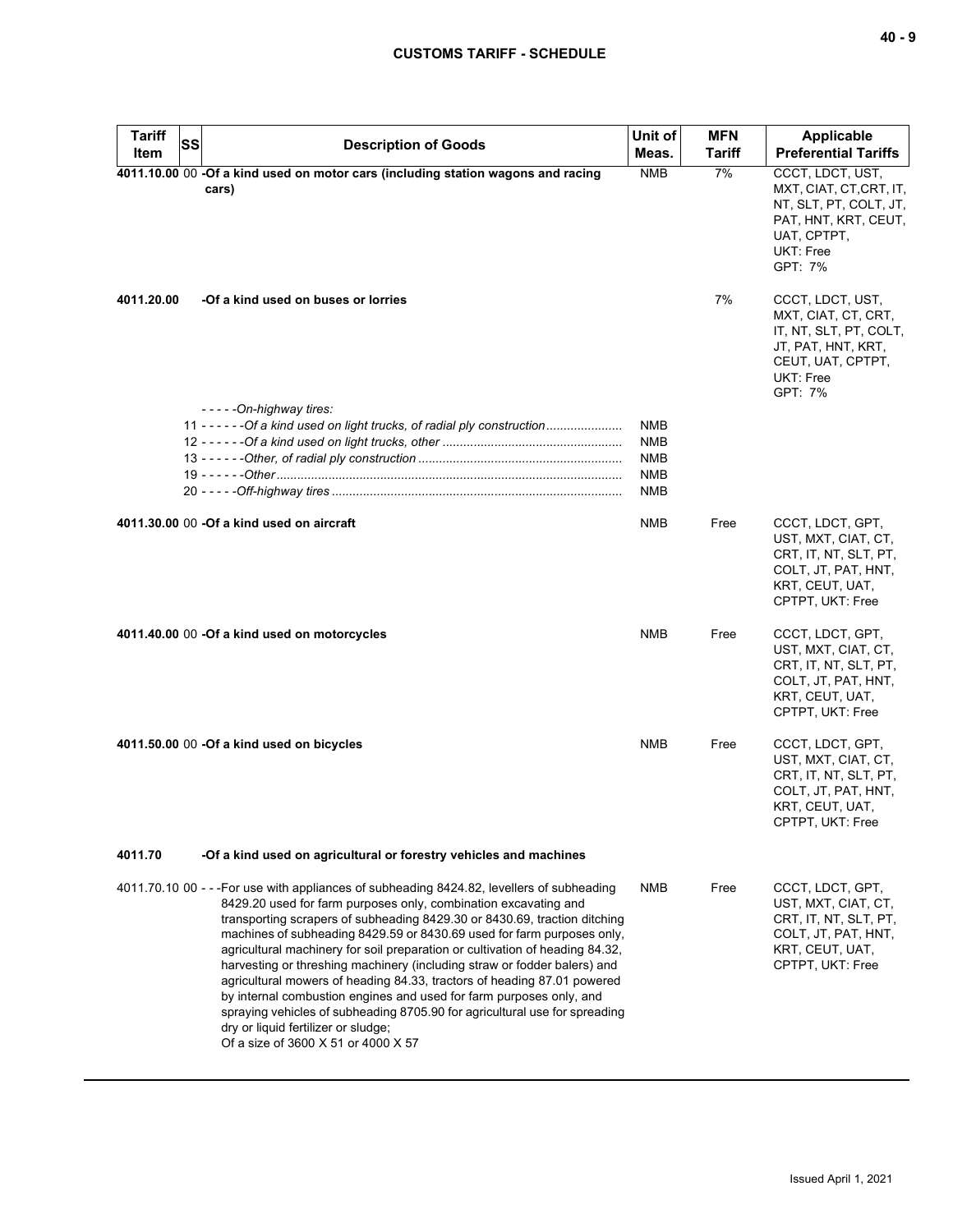| <b>Tariff</b><br><b>SS</b> | <b>Description of Goods</b>                                                                                                                                                                                                                                                                                                                                                                            | Unit of    | <b>MFN</b>    | Applicable                                                                                                                             |
|----------------------------|--------------------------------------------------------------------------------------------------------------------------------------------------------------------------------------------------------------------------------------------------------------------------------------------------------------------------------------------------------------------------------------------------------|------------|---------------|----------------------------------------------------------------------------------------------------------------------------------------|
| Item                       |                                                                                                                                                                                                                                                                                                                                                                                                        | Meas.      | <b>Tariff</b> | <b>Preferential Tariffs</b>                                                                                                            |
| 4011.70.90 00 - - - Other  |                                                                                                                                                                                                                                                                                                                                                                                                        | <b>NMB</b> | 6.5%          | CCCT, LDCT, UST,<br>MXT, CIAT, CT, CRT,<br>IT, NT, SLT, PT, COLT,<br>JT, PAT, HNT, KRT,<br>CEUT, UAT, CPTPT,<br>UKT: Free<br>GPT: 6.5% |
| 4011.80                    | -Of a kind used on construction, mining or industrial handling vehicles<br>and machines                                                                                                                                                                                                                                                                                                                |            |               |                                                                                                                                        |
|                            | 4011.80.10 00 - - - For use with combination excavating and transporting scrapers of<br>subheading 8429.30 or 8430.69;<br>Of a size of 3600 X 51 or 4000 X 57                                                                                                                                                                                                                                          | NMB        | Free          | CCCT, LDCT, GPT,<br>UST, MXT, CIAT, CT,<br>CRT, IT, NT, SLT, PT,<br>COLT, JT, PAT, HNT,<br>KRT, CEUT, UAT,<br>CPTPT, UKT: Free         |
| 4011.80.90 00 - - - Other  |                                                                                                                                                                                                                                                                                                                                                                                                        | <b>NMB</b> | 6.5%          | CCCT, LDCT, UST,<br>MXT, CIAT, CT, CRT,<br>IT, NT, SLT, PT, COLT,<br>JT, PAT, HNT, KRT,<br>CEUT, UAT, CPTPT,<br>UKT: Free<br>GPT: 6.5% |
| 4011.90                    | -Other                                                                                                                                                                                                                                                                                                                                                                                                 |            |               |                                                                                                                                        |
|                            | 4011.90.10 00 - - -For use with appliances of subheading 8424.82, combination excavating<br>and transporting scrapers of subheading 8429.30 or 8430.69, horticultural<br>machinery for soil preparation and lawn or sports-ground rollers of<br>heading 84.32, horticultural mowers (other than mowers for lawns, parks<br>or sports-grounds) of heading 84.33;<br>Of a size of 3600 X 51 or 4000 X 57 | NMB        | Free          | CCCT, LDCT, GPT,<br>UST, MXT, CIAT, CT,<br>CRT, IT, NT, SLT, PT,<br>COLT, JT, PAT, HNT,<br>KRT, CEUT, UAT,<br>CPTPT, UKT: Free         |
| 4011.90.90 00 - - - Other  |                                                                                                                                                                                                                                                                                                                                                                                                        | <b>NMB</b> | 6.5%          | CCCT, LDCT, UST,<br>MXT, CIAT, CT, CRT,<br>IT, NT, SLT, PT, COLT,<br>JT, PAT, HNT, KRT,<br>CEUT, UAT, CPTPT,<br>UKT: Free<br>GPT: 6.5% |
| 40.12                      | Retreaded or used pneumatic tires of rubber; solid or cushion tires, tire<br>treads and tire flaps, of rubber.                                                                                                                                                                                                                                                                                         |            |               |                                                                                                                                        |
|                            | -Retreaded tires:                                                                                                                                                                                                                                                                                                                                                                                      |            |               |                                                                                                                                        |
|                            | 4012.11.00 00 - - Of a kind used on motor cars (including station wagons and racing<br>cars)                                                                                                                                                                                                                                                                                                           | NMB        | Free          | CCCT, LDCT, GPT,<br>UST, MXT, CIAT, CT,<br>CRT, IT, NT, SLT, PT,<br>COLT, JT, PAT, HNT,<br>KRT, CEUT, UAT,<br>CPTPT, UKT: Free         |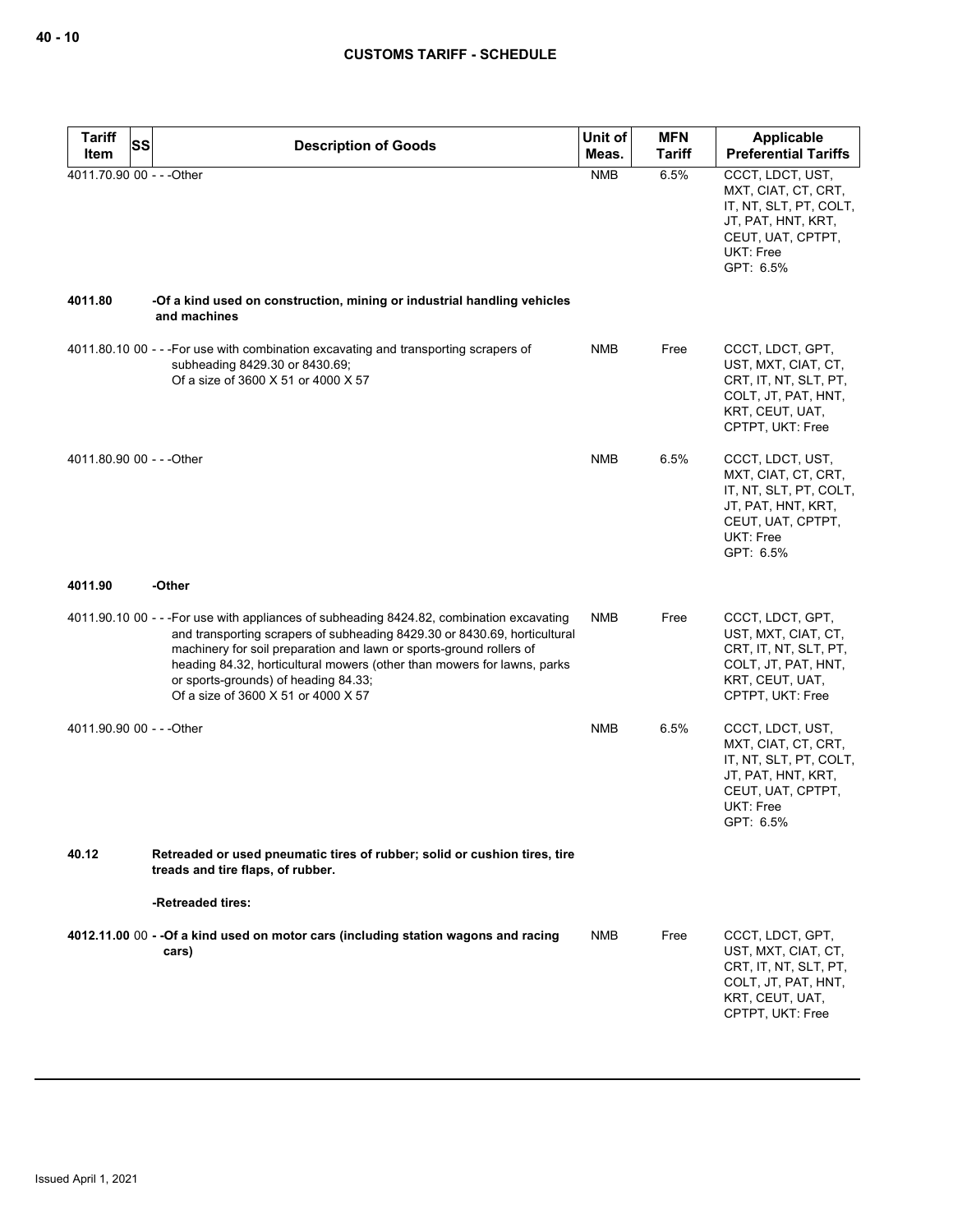## **CUSTOMS TARIFF - SCHEDULE**

| <b>Tariff</b><br><b>SS</b> | <b>Description of Goods</b>                                                                                                                                 | Unit of    | <b>MFN</b>    | Applicable                                                                                                                             |
|----------------------------|-------------------------------------------------------------------------------------------------------------------------------------------------------------|------------|---------------|----------------------------------------------------------------------------------------------------------------------------------------|
| Item                       |                                                                                                                                                             | Meas.      | <b>Tariff</b> | <b>Preferential Tariffs</b>                                                                                                            |
|                            | 4012.12.00 00 - - Of a kind used on buses or lorries                                                                                                        | <b>NMB</b> | Free          | CCCT, LDCT, GPT,<br>UST, MXT, CIAT, CT,<br>CRT, IT, NT, SLT, PT,<br>COLT, JT, PAT, HNT,<br>KRT, CEUT, UAT,<br>CPTPT, UKT: Free         |
|                            | 4012.13.00 00 - - Of a kind used on aircraft                                                                                                                | <b>NMB</b> | Free          | CCCT, LDCT, GPT,<br>UST, MXT, CIAT, CT,<br>CRT, IT, NT, SLT, PT,<br>COLT, JT, PAT, HNT,<br>KRT, CEUT, UAT,<br>CPTPT, UKT: Free         |
| 4012.19.00 00 - - Other    |                                                                                                                                                             | <b>NMB</b> | Free          | CCCT, LDCT, GPT,<br>UST, MXT, CIAT, CT,<br>CRT, IT, NT, SLT, PT,<br>COLT, JT, PAT, HNT,<br>KRT, CEUT, UAT,<br>CPTPT, UKT: Free         |
| 4012.20                    | -Used pneumatic tires                                                                                                                                       |            |               |                                                                                                                                        |
|                            | 4012.20.10 00 - - - Of a size of 3600 X 51 or 4000 X 57                                                                                                     | <b>NMB</b> | Free          | CCCT, LDCT, GPT,<br>UST, MXT, CIAT, CT,<br>CRT, IT, NT, SLT, PT,<br>COLT, JT, PAT, HNT,<br>KRT, CEUT, UAT,<br>CPTPT, UKT: Free         |
|                            | 4012.20.20 00 - - - Of a kind used on vehicles, including tractors, for the on-highway transport<br>of passengers or goods, or on vehicles of heading 87.05 | NMB        | 6.5%          | CCCT, LDCT, UST,<br>MXT, CIAT, CT, CRT, IT,<br>NT, SLT, PT, COLT, JT,<br>PAT, HNT, KRT, CEUT,<br>UAT, CPTPT,<br>UKT: Free<br>GPT: 6.5% |
| 4012.20.90 00 - - - Other  |                                                                                                                                                             | <b>NMB</b> | 6.5%          | CCCT, LDCT, UST,<br>MXT, CIAT, CT, CRT,<br>IT, NT, SLT, PT, COLT,<br>JT, PAT, HNT, KRT,<br>CEUT, UAT, CPTPT,<br>UKT: Free<br>GPT: 6.5% |
| 4012.90                    | -Other                                                                                                                                                      |            |               |                                                                                                                                        |
|                            | 4012.90.10 00 - - -Rimtape (tire flaps) for use in the manufacture of bicycles or bicycle<br>wheels                                                         | NMB        | Free          | CCCT, LDCT, GPT,<br>UST, MXT, CIAT, CT,<br>CRT, IT, NT, SLT, PT,<br>COLT, JT, PAT, HNT,<br>KRT, CEUT, UAT,<br>CPTPT, UKT: Free         |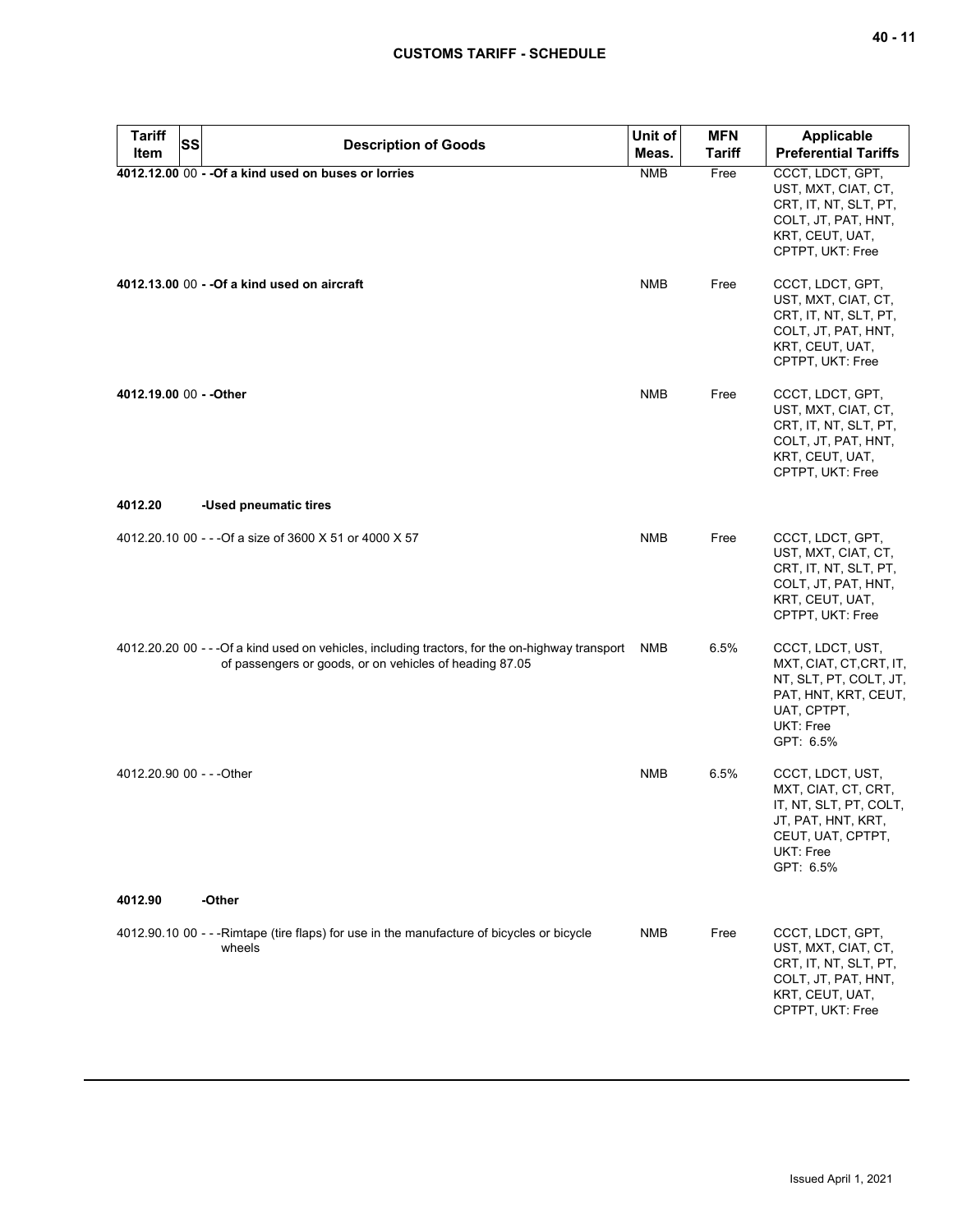| <b>Tariff</b><br>Item     | SS | <b>Description of Goods</b>                                                                                                                                                                                                                                                                                                                                                                                                                                                                                                                                                                                                                                                                                                                                                                                                                                                                                                                                                                                                                                                                                                                                     | Unit of<br>Meas.                              | <b>MFN</b><br><b>Tariff</b> | Applicable<br><b>Preferential Tariffs</b>                                                                                              |
|---------------------------|----|-----------------------------------------------------------------------------------------------------------------------------------------------------------------------------------------------------------------------------------------------------------------------------------------------------------------------------------------------------------------------------------------------------------------------------------------------------------------------------------------------------------------------------------------------------------------------------------------------------------------------------------------------------------------------------------------------------------------------------------------------------------------------------------------------------------------------------------------------------------------------------------------------------------------------------------------------------------------------------------------------------------------------------------------------------------------------------------------------------------------------------------------------------------------|-----------------------------------------------|-----------------------------|----------------------------------------------------------------------------------------------------------------------------------------|
| 4012.90.90<br>40.13       |    | $- -$ Other<br>Inner tubes, of rubber.                                                                                                                                                                                                                                                                                                                                                                                                                                                                                                                                                                                                                                                                                                                                                                                                                                                                                                                                                                                                                                                                                                                          | <b>NMB</b><br>NMB<br><b>NMB</b><br><b>NMB</b> | 6.5%                        | CCCT, LDCT, UST,<br>MXT, CIAT, CT, CRT,<br>IT, NT, SLT, PT, COLT,<br>JT, PAT, HNT, KRT,<br>CEUT, UAT, CPTPT,<br>UKT: Free<br>GPT: 6.5% |
|                           |    | 4013.10.00 00 -Of a kind used on motor cars (including station wagons and racing<br>cars), buses or lorries                                                                                                                                                                                                                                                                                                                                                                                                                                                                                                                                                                                                                                                                                                                                                                                                                                                                                                                                                                                                                                                     | NMB                                           | 6.5%                        | CCCT, LDCT, UST,<br>MXT, CIAT, CT, CRT,<br>IT, NT, SLT, PT, COLT,<br>JT, PAT, HNT, KRT,<br>CEUT, UAT, CPTPT,<br>UKT: Free<br>GPT: 6.5% |
|                           |    | 4013.20.00 00 -Of a kind used on bicycles                                                                                                                                                                                                                                                                                                                                                                                                                                                                                                                                                                                                                                                                                                                                                                                                                                                                                                                                                                                                                                                                                                                       | NMB                                           | Free                        | CCCT, LDCT, GPT,<br>UST, MXT, CIAT, CT,<br>CRT, IT, NT, SLT, PT,<br>COLT, JT, PAT, HNT,<br>KRT, CEUT, UAT,<br>CPTPT, UKT: Free         |
| 4013.90                   |    | -Other                                                                                                                                                                                                                                                                                                                                                                                                                                                                                                                                                                                                                                                                                                                                                                                                                                                                                                                                                                                                                                                                                                                                                          |                                               |                             |                                                                                                                                        |
|                           |    | 4013.90.10 00 - - - Of a kind used on aircraft;<br>For use with appliances of subheading 8424.82, levellers of subheading<br>8429.20 used for farm purposes only, combination excavating<br>andtransporting scrapers of subheading 8429.30 or 8430.69, traction<br>ditching machines of subheading 8429.59 or 8430.69 used for farm<br>purposes only, agricultural or horticultural machinery for soil preparation or<br>cultivation and transporting scrapers of subheading 8429.30 or 8430.69,<br>traction ditching machines of subheading 8429.59 or 8430.69 used for<br>farm purposes only, agricultural or horticultural machinery for soil<br>preparation or cultivation and lawn or sports-ground rollers of heading<br>84.32, harvesting or threshing machinery (including straw or fodder<br>balers) and agricultural or horticultural mowers (other than mowers for<br>lawns, parks or sports-grounds) of heading 84.33, tractors of heading<br>87.01 powered by internal combustion engines and used for farm<br>purposes only, and spraying vehicles of subheading 8705.90 for<br>agricultural use for spreading dry or liquid fertilizer or sludge | <b>NMB</b>                                    | Free                        | CCCT, LDCT, GPT,<br>UST, MXT, CIAT, CT,<br>CRT, IT, NT, SLT, PT,<br>COLT, JT, PAT, HNT,<br>KRT, CEUT, UAT,<br>CPTPT, UKT: Free         |
| 4013.90.90 00 - - - Other |    |                                                                                                                                                                                                                                                                                                                                                                                                                                                                                                                                                                                                                                                                                                                                                                                                                                                                                                                                                                                                                                                                                                                                                                 | <b>NMB</b>                                    | 6.5%                        | CCCT, LDCT, UST,<br>MXT, CIAT, CT, CRT,<br>IT, NT, SLT, PT, COLT,<br>JT, PAT, HNT, KRT,<br>CEUT, UAT, CPTPT,<br>UKT: Free<br>GPT: 6.5% |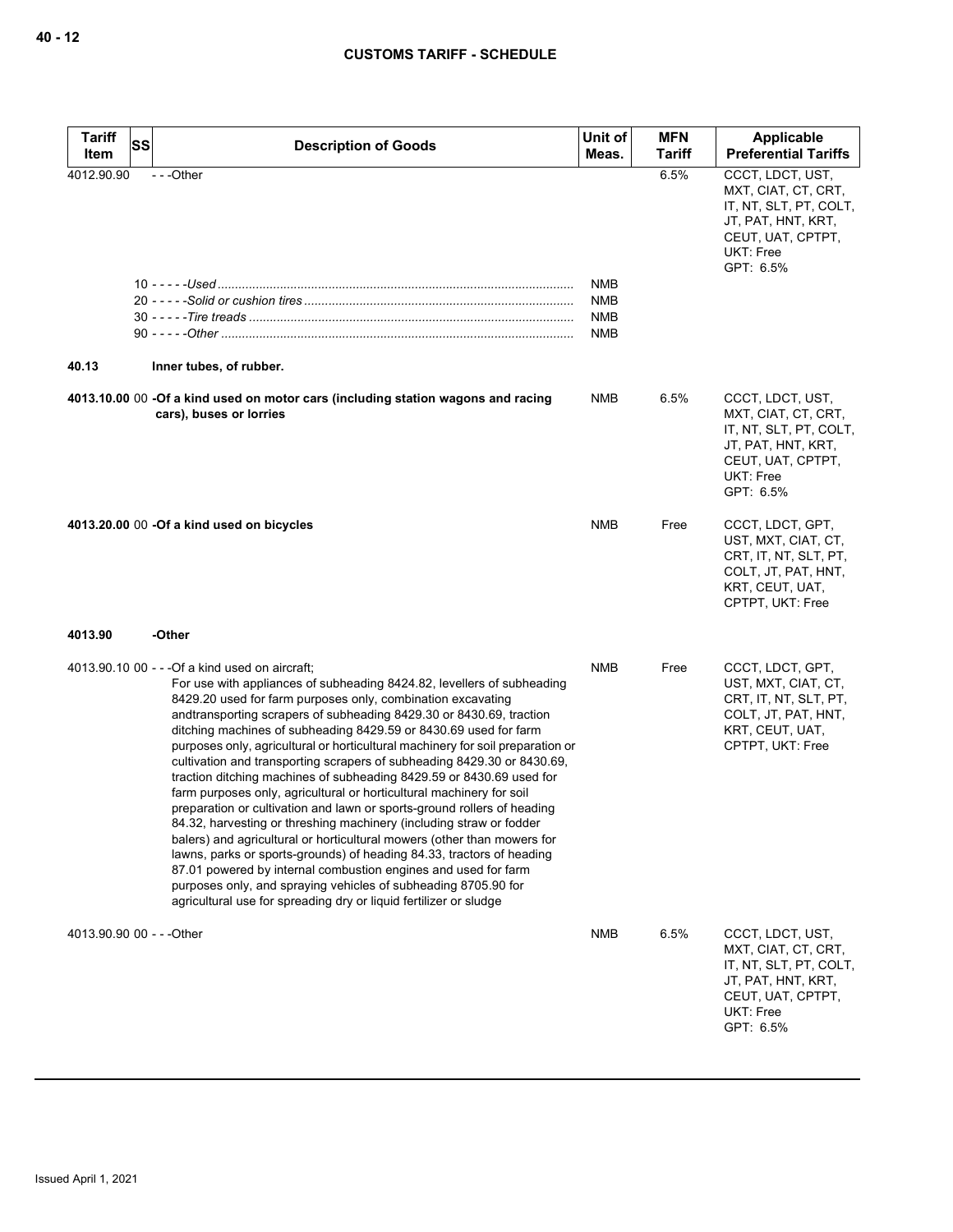# **CUSTOMS TARIFF - SCHEDULE**

| <b>Tariff</b><br>Item      | <b>SS</b> | <b>Description of Goods</b>                                                                                                                                                                                                                              | Unit of<br>Meas. | <b>MFN</b><br>Tariff | <b>Applicable</b><br><b>Preferential Tariffs</b>                                                                                                                |
|----------------------------|-----------|----------------------------------------------------------------------------------------------------------------------------------------------------------------------------------------------------------------------------------------------------------|------------------|----------------------|-----------------------------------------------------------------------------------------------------------------------------------------------------------------|
| 40.14                      |           | Hygienic or pharmaceutical articles (including teats), of vulcanized<br>rubber other than hard rubber, with or without fittings of hard rubber.                                                                                                          |                  |                      |                                                                                                                                                                 |
|                            |           | 4014.10.00 00 -Sheath contraceptives                                                                                                                                                                                                                     |                  | 6.5%                 | CCCT, LDCT, UST,<br>MXT, CIAT, CT, CRT, IT,<br>NT, SLT, PT, COLT, JT,<br>PAT, HNT, KRT, CEUT,<br>UAT, CPTPT,<br>UKT: Free<br>GPT: 5%                            |
| 4014.90                    |           | -Other                                                                                                                                                                                                                                                   |                  |                      |                                                                                                                                                                 |
|                            |           | 4014.90.10 00 - - -Containers and parts thereof, for vaccines, toxoids (anatoxins), bacterins,<br>toxins, serums containing immune bodies including antitoxins, glandular<br>extracts or antibiotics, to be employed in the manufacture of such products |                  | Free                 | CCCT, LDCT, GPT,<br>UST, MXT, CIAT, CT,<br>CRT, IT, NT, SLT, PT,<br>COLT, JT, PAT, HNT,<br>KRT, CEUT, UAT,<br>CPTPT, UKT: Free                                  |
| 4014.90.90 00 - - - Other  |           |                                                                                                                                                                                                                                                          |                  | 6.5%                 | CCCT, LDCT, UST,<br>MXT, CIAT, CT, CRT,<br>IT, NT, SLT, PT, COLT,<br>JT, PAT, HNT, KRT,<br>CEUT, UAT, CPTPT,<br>UKT: Free<br>GPT: 5%                            |
| 40.15                      |           | Articles of apparel and clothing accessories (including gloves, mittens<br>and mitts), for all purposes, of vulcanized rubber other than hard rubber.                                                                                                    |                  |                      |                                                                                                                                                                 |
|                            |           | -Gloves, mittens and mitts:                                                                                                                                                                                                                              |                  |                      |                                                                                                                                                                 |
| 4015.11.00 00 - - Surgical |           |                                                                                                                                                                                                                                                          | <b>PAR</b>       | 15.5%                | CCCT, LDCT, UST,<br>MXT, CIAT, CT, CRT, IT,<br>NT, SLT, PT, COLT, JT,<br>PAT, HNT, KRT, CEUT,<br>UAT, CPTPT,<br>UKT: Free<br>AUT: 8.5%<br>NZT: 8.5%<br>GPT: 15% |
| 4015.19                    |           | - -Other                                                                                                                                                                                                                                                 |                  |                      |                                                                                                                                                                 |
|                            |           | 4015.19.10 00 - - -Protective gloves to be employed with protective suits in a noxious<br>atmosphere                                                                                                                                                     | <b>PAR</b>       | Free                 | CCCT, LDCT, GPT,<br>UST, MXT, CIAT, CT,<br>CRT, IT, NT, SLT, PT,<br>COLT, JT, PAT, HNT,<br>KRT, CEUT, UAT,<br>CPTPT, UKT: Free                                  |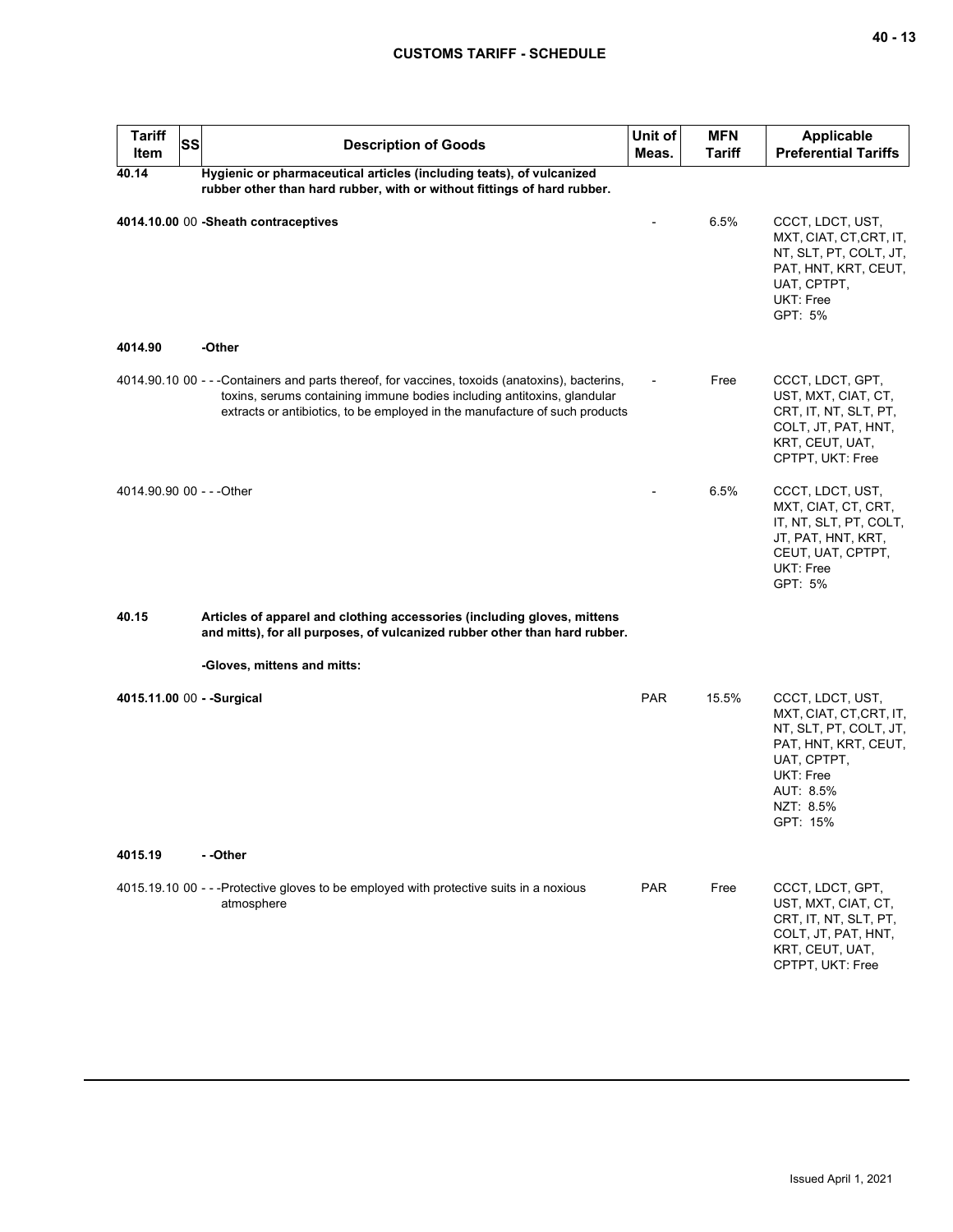| <b>Tariff</b><br>SS                  | <b>Description of Goods</b>                                                                      | Unit of | <b>MFN</b>    | Applicable                                                                                                                                                      |
|--------------------------------------|--------------------------------------------------------------------------------------------------|---------|---------------|-----------------------------------------------------------------------------------------------------------------------------------------------------------------|
| Item                                 |                                                                                                  | Meas.   | <b>Tariff</b> | <b>Preferential Tariffs</b>                                                                                                                                     |
| 4015.19.90 00 - - - Other<br>4015.90 | -Other                                                                                           | PAR     | 15.5%         | CCCT, LDCT, UST,<br>MXT, CIAT, CT, CRT,<br>IT, NT, SLT, PT, COLT,<br>JT, PAT, HNT, KRT,<br>CEUT, UAT, CPTPT,<br>UKT: Free<br>AUT: 8.5%<br>NZT: 8.5%<br>GPT: 15% |
|                                      |                                                                                                  |         |               |                                                                                                                                                                 |
|                                      | 4015.90.10 00 - - -Protective suits and parts thereof, to be employed in a noxious<br>atmosphere |         | Free          | CCCT, LDCT, GPT,<br>UST, MXT, CIAT, CT,<br>CRT, IT, NT, SLT, PT,<br>COLT, JT, PAT, HNT,<br>KRT, CEUT, UAT,<br>CPTPT, UKT: Free                                  |
|                                      | 4015.90.20 00 - - - Diving suits                                                                 |         | 10%           | CCCT, LDCT, UST,<br>MXT, CIAT, CT, CRT,<br>IT, NT, SLT, PT, COLT,<br>JT, PAT, HNT, KRT,<br>CEUT, UAT, CPTPT,<br>UKT: Free<br>GPT: 5%                            |
| 4015.90.90 00 - - - Other            |                                                                                                  |         | 14%           | CCCT, LDCT, UST,<br>MXT, CIAT, CT, CRT,<br>IT, NT, SLT, PT, COLT,<br>JT, PAT, HNT, KRT,<br>CEUT, UAT, CPTPT,<br>UKT: Free<br>AUT: 9.5%<br>NZT: 9.5%<br>GPT: 10% |
| 40.16                                | Other articles of vulcanized rubber other than hard rubber.                                      |         |               |                                                                                                                                                                 |
|                                      | 4016.10.00 00 - Of cellular rubber                                                               |         | 6.5%          | CCCT, LDCT, UST,<br>MXT, CIAT, CT, CRT,<br>IT, NT, SLT, PT, COLT,<br>JT, PAT, HNT, KRT,<br>CEUT, UAT, CPTPT,<br>UKT: Free<br>GPT: 3%                            |
|                                      | -Other:                                                                                          |         |               |                                                                                                                                                                 |
| 4016.91.00                           | --Floor coverings and mats<br>- - - - - Mats:                                                    |         | 7%            | CCCT, LDCT, UST,<br>MXT, CIAT, CT, CRT,<br>IT, NT, SLT, PT, COLT,<br>JT, PAT, HNT, KRT,<br>CEUT, UAT, CPTPT,<br>UKT: Free<br>GPT: 5%                            |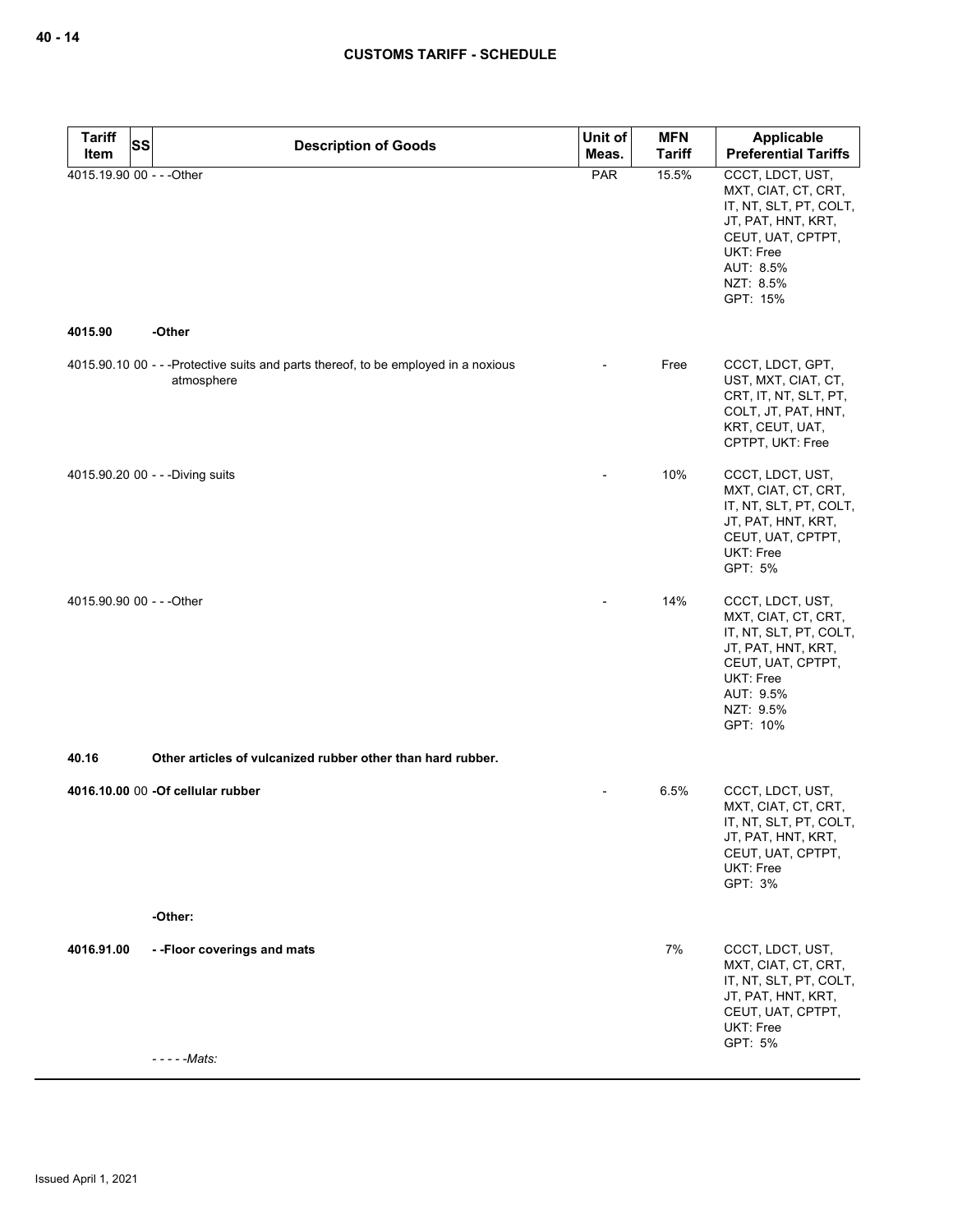| <b>Tariff</b><br>Item | <b>SS</b> | <b>Description of Goods</b>                                                                                                                                                                                                                                                                                                                                                                                                                                                                          | Unit of<br>Meas.         | <b>MFN</b><br>Tariff | <b>Applicable</b><br><b>Preferential Tariffs</b>                                                                                       |
|-----------------------|-----------|------------------------------------------------------------------------------------------------------------------------------------------------------------------------------------------------------------------------------------------------------------------------------------------------------------------------------------------------------------------------------------------------------------------------------------------------------------------------------------------------------|--------------------------|----------------------|----------------------------------------------------------------------------------------------------------------------------------------|
|                       |           |                                                                                                                                                                                                                                                                                                                                                                                                                                                                                                      | $\overline{\phantom{a}}$ |                      |                                                                                                                                        |
|                       |           |                                                                                                                                                                                                                                                                                                                                                                                                                                                                                                      |                          |                      |                                                                                                                                        |
|                       |           |                                                                                                                                                                                                                                                                                                                                                                                                                                                                                                      |                          |                      |                                                                                                                                        |
|                       |           | 4016.92.00 00 - - Erasers                                                                                                                                                                                                                                                                                                                                                                                                                                                                            |                          | 6.5%                 | CCCT, LDCT, UST,<br>MXT, CIAT, CT, CRT,<br>IT, NT, SLT, PT, COLT,<br>JT, PAT, HNT, KRT,<br>CEUT, UAT, CPTPT,<br>UKT: Free<br>GPT: 5%   |
| 4016.93               |           | - - Gaskets, washers and other seals                                                                                                                                                                                                                                                                                                                                                                                                                                                                 |                          |                      |                                                                                                                                        |
|                       |           | ---Of a kind used in the automotive goods of Chapter 87:                                                                                                                                                                                                                                                                                                                                                                                                                                             |                          |                      |                                                                                                                                        |
|                       |           | 4016.93.11 00 - - - - For use in the manufacture of aftermarket gas tanks and radiators for<br>motor vehicles                                                                                                                                                                                                                                                                                                                                                                                        |                          | Free                 | CCCT, LDCT, GPT,<br>UST, MXT, CIAT, CT,<br>CRT, IT, NT, SLT, PT,<br>COLT, JT, PAT, HNT,<br>KRT, CEUT, UAT,<br>CPTPT, UKT: Free         |
| 4016.93.19            |           | $- - -$ Other                                                                                                                                                                                                                                                                                                                                                                                                                                                                                        |                          | 6.5%                 | CCCT, LDCT, UST,<br>MXT, CIAT, CT, CRT,<br>IT, NT, SLT, PT, COLT,<br>JT, PAT, HNT, KRT,<br>CEUT, UAT, CPTPT,<br>UKT: Free<br>GPT: 6.5% |
|                       |           |                                                                                                                                                                                                                                                                                                                                                                                                                                                                                                      |                          |                      |                                                                                                                                        |
|                       |           |                                                                                                                                                                                                                                                                                                                                                                                                                                                                                                      |                          |                      |                                                                                                                                        |
|                       |           |                                                                                                                                                                                                                                                                                                                                                                                                                                                                                                      |                          |                      |                                                                                                                                        |
|                       |           |                                                                                                                                                                                                                                                                                                                                                                                                                                                                                                      |                          |                      |                                                                                                                                        |
|                       |           | $- -$ Other:                                                                                                                                                                                                                                                                                                                                                                                                                                                                                         |                          |                      |                                                                                                                                        |
|                       |           | 4016.93.91 00 - - - - For use in the goods of heading 84.81 or hydraulic pump-motors of<br>subheading 8413.60;<br>For use in the manufacture or repair of engines or parts thereof for<br>commercial fishing vessels;<br>For use in the manufacture of goods of Section XVI, of Chapter 73 or 90,<br>or of heading 87.05 (excluding the motor vehicle chassis portion and<br>parts thereof), such goods being used in the recovery or production of<br>crude oil from shales, oil-sands or tar-sands |                          | Free                 | CCCT, LDCT, GPT,<br>UST, MXT, CIAT, CT,<br>CRT, IT, NT, SLT, PT,<br>COLT, JT, PAT, HNT,<br>KRT, CEUT, UAT,<br>CPTPT, UKT: Free         |
| 4016.93.99            |           | $--$ Other                                                                                                                                                                                                                                                                                                                                                                                                                                                                                           |                          | Free                 | CCCT, LDCT, GPT,<br>UST, MXT, CIAT, CT,<br>CRT, IT, NT, SLT, PT,<br>COLT, JT, PAT, HNT,<br>KRT, CEUT, UAT,<br>CPTPT, UKT: Free         |
|                       |           |                                                                                                                                                                                                                                                                                                                                                                                                                                                                                                      |                          |                      |                                                                                                                                        |
|                       |           |                                                                                                                                                                                                                                                                                                                                                                                                                                                                                                      |                          |                      |                                                                                                                                        |
|                       |           |                                                                                                                                                                                                                                                                                                                                                                                                                                                                                                      |                          |                      |                                                                                                                                        |
|                       |           |                                                                                                                                                                                                                                                                                                                                                                                                                                                                                                      |                          |                      |                                                                                                                                        |
|                       |           |                                                                                                                                                                                                                                                                                                                                                                                                                                                                                                      |                          |                      |                                                                                                                                        |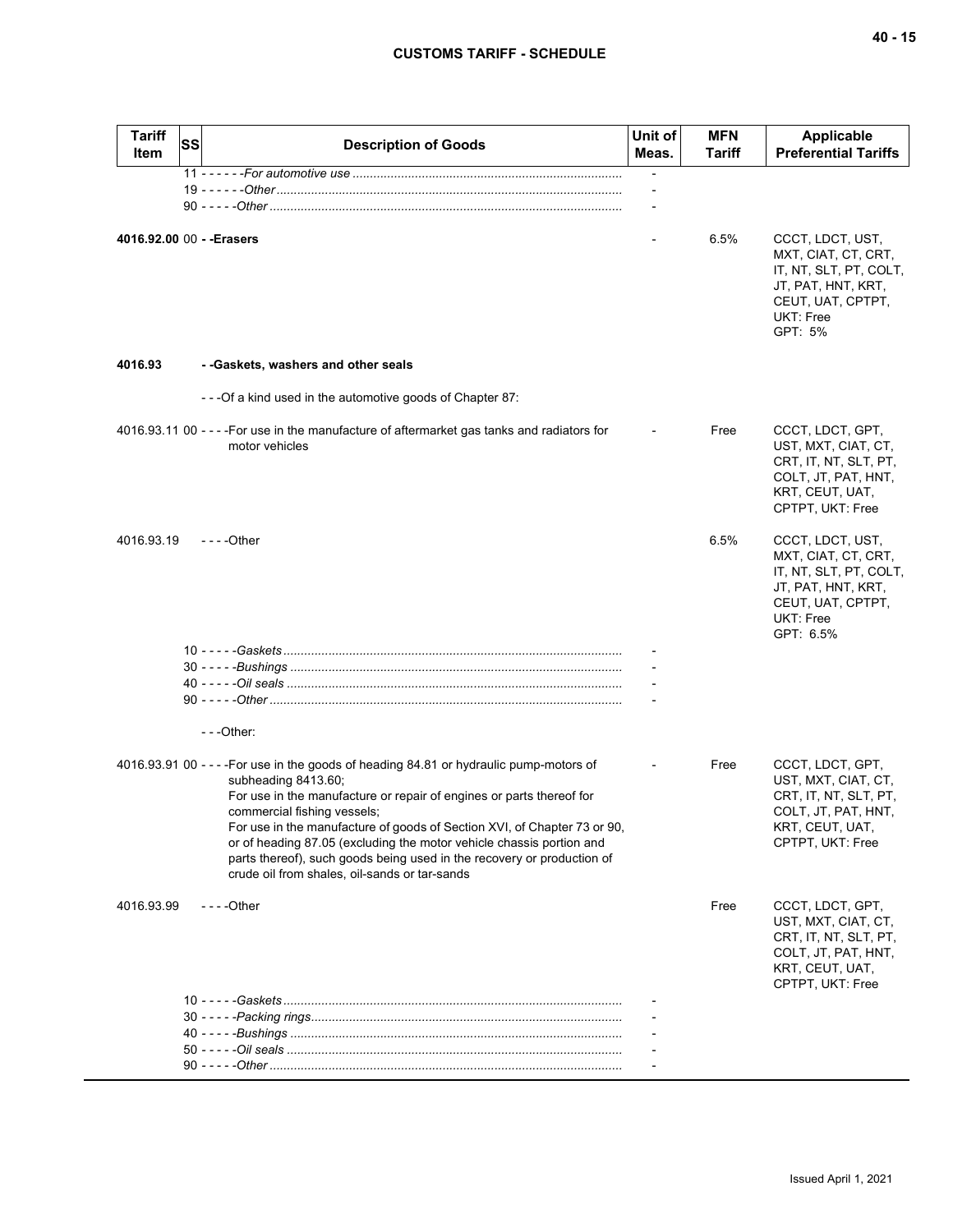| <b>Tariff</b><br><b>SS</b><br>ltem | <b>Description of Goods</b>                                                                                                                                                                                                                                                                                                                                                                                                                                                                                                                                                                                                                                                                                                                                                                                                                                                                                                                                                                                                                                                                                                                                                                                                                                                                                                                                                                                                                                                               | Unit of<br>Meas. | <b>MFN</b><br>Tariff | Applicable<br><b>Preferential Tariffs</b>                                                                                               |
|------------------------------------|-------------------------------------------------------------------------------------------------------------------------------------------------------------------------------------------------------------------------------------------------------------------------------------------------------------------------------------------------------------------------------------------------------------------------------------------------------------------------------------------------------------------------------------------------------------------------------------------------------------------------------------------------------------------------------------------------------------------------------------------------------------------------------------------------------------------------------------------------------------------------------------------------------------------------------------------------------------------------------------------------------------------------------------------------------------------------------------------------------------------------------------------------------------------------------------------------------------------------------------------------------------------------------------------------------------------------------------------------------------------------------------------------------------------------------------------------------------------------------------------|------------------|----------------------|-----------------------------------------------------------------------------------------------------------------------------------------|
|                                    | 4016.94.00 00 - - Boat or dock fenders, whether or not inflatable                                                                                                                                                                                                                                                                                                                                                                                                                                                                                                                                                                                                                                                                                                                                                                                                                                                                                                                                                                                                                                                                                                                                                                                                                                                                                                                                                                                                                         |                  | 6.5%                 | CCCT, LDCT, UST,<br>MXT, CIAT, CT, CRT, IT,<br>NT, SLT, PT, COLT, JT,<br>PAT, HNT, KRT, CEUT,<br>UAT, CPTPT,<br>UKT: Free<br>GPT: 3%    |
| 4016.95                            | - -Other inflatable articles                                                                                                                                                                                                                                                                                                                                                                                                                                                                                                                                                                                                                                                                                                                                                                                                                                                                                                                                                                                                                                                                                                                                                                                                                                                                                                                                                                                                                                                              |                  |                      |                                                                                                                                         |
|                                    | 4016.95.10 00 - - - Air mattresses                                                                                                                                                                                                                                                                                                                                                                                                                                                                                                                                                                                                                                                                                                                                                                                                                                                                                                                                                                                                                                                                                                                                                                                                                                                                                                                                                                                                                                                        | NMB              | 9.5%                 | CCCT, LDCT, UST,<br>MXT, CIAT, CT, CRT,<br>IT, NT, SLT, PT, COLT,<br>JT, PAT, HNT, KRT,<br>CEUT, UAT, CPTPT,<br>UKT: Free<br>GPT: 5%    |
| 4016.95.90 00 - - - Other          |                                                                                                                                                                                                                                                                                                                                                                                                                                                                                                                                                                                                                                                                                                                                                                                                                                                                                                                                                                                                                                                                                                                                                                                                                                                                                                                                                                                                                                                                                           |                  | 6.5%                 | CCCT, LDCT, UST,<br>MXT, CIAT, CT, CRT,<br>IT, NT, SLT, PT, COLT,<br>JT, PAT, HNT, KRT,<br>CEUT, UAT, UKT: Free<br>GPT: 5%<br>CPTPT: 2% |
| 4016.99                            | - -Other                                                                                                                                                                                                                                                                                                                                                                                                                                                                                                                                                                                                                                                                                                                                                                                                                                                                                                                                                                                                                                                                                                                                                                                                                                                                                                                                                                                                                                                                                  |                  |                      |                                                                                                                                         |
|                                    | 4016.99.10 00 - - - Articles for use in the manufacture of microwave, passive infrared, or<br>combination microwave and passive infrared relays;<br>Backing pads for use with grinders;<br>Bladders or sleeves, for use with tire or tube manufacturing machines;<br>Boots and nipples, for use in the manufacture of ignition wiring sets;<br>Containers and parts thereof (including expelling bulbs), for vaccines,<br>toxoids (anatoxins), bacterins, toxins, serums containing immune bodies<br>including antitoxins, glandular extracts or antibiotics, to be employed in the<br>manufacture of such products;<br>Grommets, sleeves and protectors, for use in the manufacture of hose<br>assemblies for brake or steering systems for motorcycles or all-terrain<br>vehicles;<br>Grommets, sleeves and protectors, for use in the manufacture of hose<br>assemblies for brake or steering systems for motorcycles or all-terrain<br>vehicles Parts for use in the manufacture of aftermarket gas tanks and<br>radiators for motor vehicles;<br>Rail pads;<br>To be employed in the manufacture of sera, antisera, toxoids, viruses,<br>toxins or antitoxins, virus or bacterial vaccines, bacteriophage or bacterial<br>lysates, allergenics, liver extracts, pituitary extracts, epinephrine or its<br>solutions, insulin (with or without zinc, globin or protamine) and blood<br>plasma or serum of human origin, or fractions thereof, or extenders or<br>substitutes therefor |                  | Free                 | CCCT, LDCT, GPT,<br>UST, MXT, CIAT, CT,<br>CRT, IT, NT, SLT, PT,<br>COLT, JT, PAT, HNT,<br>KRT, CEUT, UAT,<br>CPTPT, UKT: Free          |